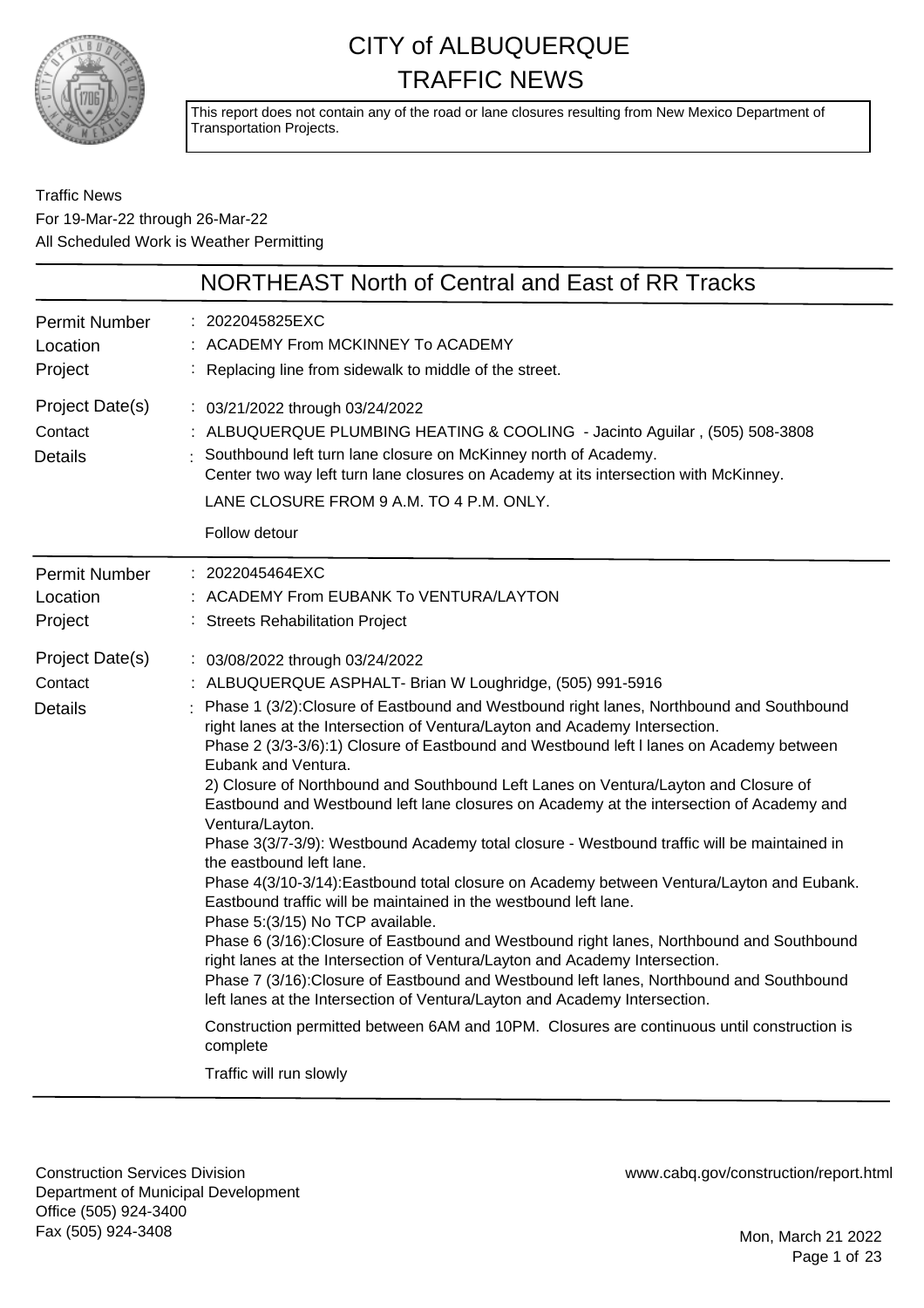

This report does not contain any of the road or lane closures resulting from New Mexico Department of Transportation Projects.

Traffic News For 19-Mar-22 through 26-Mar-22 All Scheduled Work is Weather Permitting

|                                              | NORTHEAST North of Central and East of RR Tracks                                                                                                                                                                                                                                                                                                                                                                                                                                                                                                                                                                                                |
|----------------------------------------------|-------------------------------------------------------------------------------------------------------------------------------------------------------------------------------------------------------------------------------------------------------------------------------------------------------------------------------------------------------------------------------------------------------------------------------------------------------------------------------------------------------------------------------------------------------------------------------------------------------------------------------------------------|
| <b>Permit Number</b><br>Location<br>Project  | 2022045359EXC<br>: ADMIRAL DEWEY From ACADEMY To ADMIRAL LOWELL<br>: Small Cell Install                                                                                                                                                                                                                                                                                                                                                                                                                                                                                                                                                         |
| Project Date(s)<br>Contact<br><b>Details</b> | : 02/28/2022 through 04/08/2022<br>: QUALTEK WIRELESS - Aaron Dunn, (505) 234-2363<br>Phase 1: Eastbound right lane and sidewalk closure on Academy east and west of Admiral<br>Dewey.<br>Phase 2: Eastbound total closure on Admiral Lowell west of Admiral Dewey.<br>Northbound total closure on Admiral Dewey between Admiral Lowell and Academy.<br>LANE CLOSURE FROM 9 A.M. TO 4 P.M. ONLY ON ACADEMY.<br>Construction permitted between 6AM and 10PM. Closures are continuous until construction is<br>complete ON RESIDENTIAL STREETS.<br>Follow detour                                                                                  |
| <b>Permit Number</b><br>Location<br>Project  | : 2021044508EXC<br>: ALAMEDA From HORIZON To HORIZON<br>: Intersection Improvements.                                                                                                                                                                                                                                                                                                                                                                                                                                                                                                                                                            |
| Project Date(s)<br>Contact<br><b>Details</b> | : 01/12/2022 through 04/12/2022<br>: FRANKLINS- Jon Smith, (505) 377-4836<br>: Phase 1: Eastbound right lane and sidewalk closure on Alameda at its intersection with Horizon.<br>Phase 2: Westbound right lane and sidewalk closure, east and west of Horizon, on Alameda.<br>Northbound and Southbound right lane and sidewalk closure on Horizon north of Alameda.<br>Phase 3: Northbound and Southbound left lane closures on Horizon north of Alameda.<br>Phase 4: Eastbound and Westbound left lanes and left turn lane closures on Alameda at its<br>intersection with Horizon.<br>CONSTRUCTION PERMITTED BETWEEN 7 A.M. AND 7 P.M. ONLY |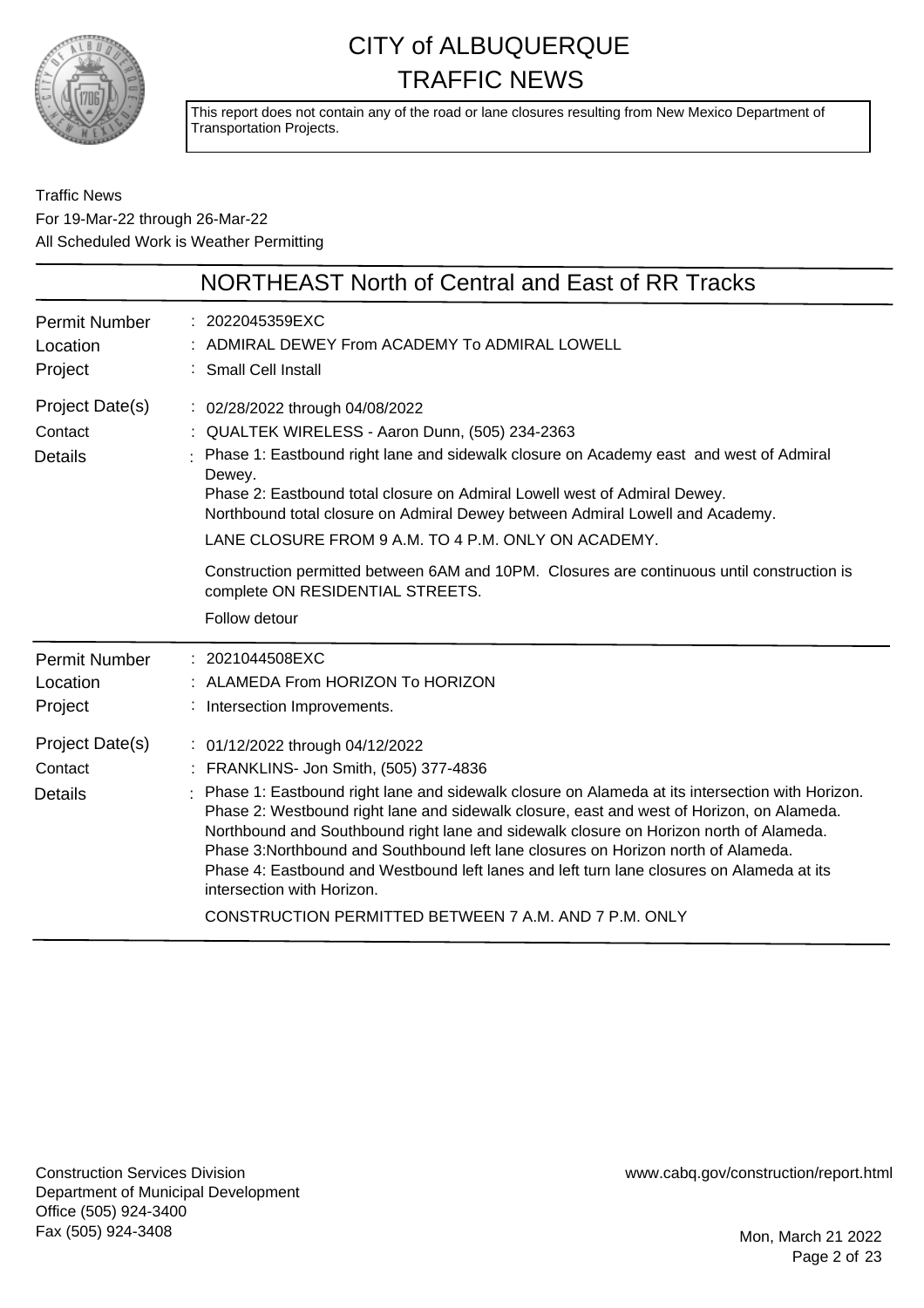

This report does not contain any of the road or lane closures resulting from New Mexico Department of Transportation Projects.

### Traffic News For 19-Mar-22 through 26-Mar-22 All Scheduled Work is Weather Permitting

| : 2022045865EXC<br>: ALAMEDA From SAN PEDRO To LOUISIANA<br>: Widening of Alameda Blvd - Paving, Curbs, sidewalks, Storm Drains, Sewer and Water.                                                                                                                                                                                                                                                                                                                                                                                                                                                                         |
|---------------------------------------------------------------------------------------------------------------------------------------------------------------------------------------------------------------------------------------------------------------------------------------------------------------------------------------------------------------------------------------------------------------------------------------------------------------------------------------------------------------------------------------------------------------------------------------------------------------------------|
| : 03/23/2022 through 05/23/2022<br>: SUNDANCE MECHANICAL - Carlos Speiss, (505) 345-2694<br>: Eastbound bike lane and sidewalk closure on Alameda between San Pedro and Louisiana.<br>Construction permitted between 6AM and 10PM. Closures are continuous until construction is<br>complete                                                                                                                                                                                                                                                                                                                              |
| : 2022044855EXC<br>: ALAMEDA From SAN MATEO To ALAMEDA<br>: PROOF EXISTING CONDUIT/PLACE FIBER INTO BUILDING                                                                                                                                                                                                                                                                                                                                                                                                                                                                                                              |
| : 03/23/2022 through 03/24/2022<br>: CABLECOM - Lisa Griego, (505) 449-7192<br>Phase 1: Westbound right lane and sidewalk closure on Alameda east and west of San Mateo.<br>Phase 2: Northbound and Southbound right lane and sidewalk closures on San Mateo south of<br>San Mateo.<br>Closure per quadrant will not be simultaneous.<br>LANE CLOSURE FROM 9 A.M. TO 4 P.M. ONLY.                                                                                                                                                                                                                                         |
| : 2022045586EXC<br>: ALEXANDER From MONTBEL To JOAN HILL<br>: New Perimeter Sidewalk, fence and landscaping finished with LS/IRRIG.                                                                                                                                                                                                                                                                                                                                                                                                                                                                                       |
| : 03/07/2022 through 07/29/2022<br>: LEE LANDSCAPES - Aaron Scott, (505) 822-8722<br>Southbound right lane and sidewalk closure on Alexander south of Montbel Loop.<br>Westbound right lane and sidewalk closure on Joan Hill between Alexander and Montbel Loop.<br>Northbound and eastbound right lane and sidewalk closure on Montbel and Montbel loop west<br>of Alexander.<br>SIIMULTANEOUS CLOSURE OF STREETS NOT PERMITTED.<br>Construction permitted between 6AM and 10PM. Closures are continuous until construction is<br>complete<br>Southbound left lane closure on Alexander north and south of Desert Turf. |
|                                                                                                                                                                                                                                                                                                                                                                                                                                                                                                                                                                                                                           |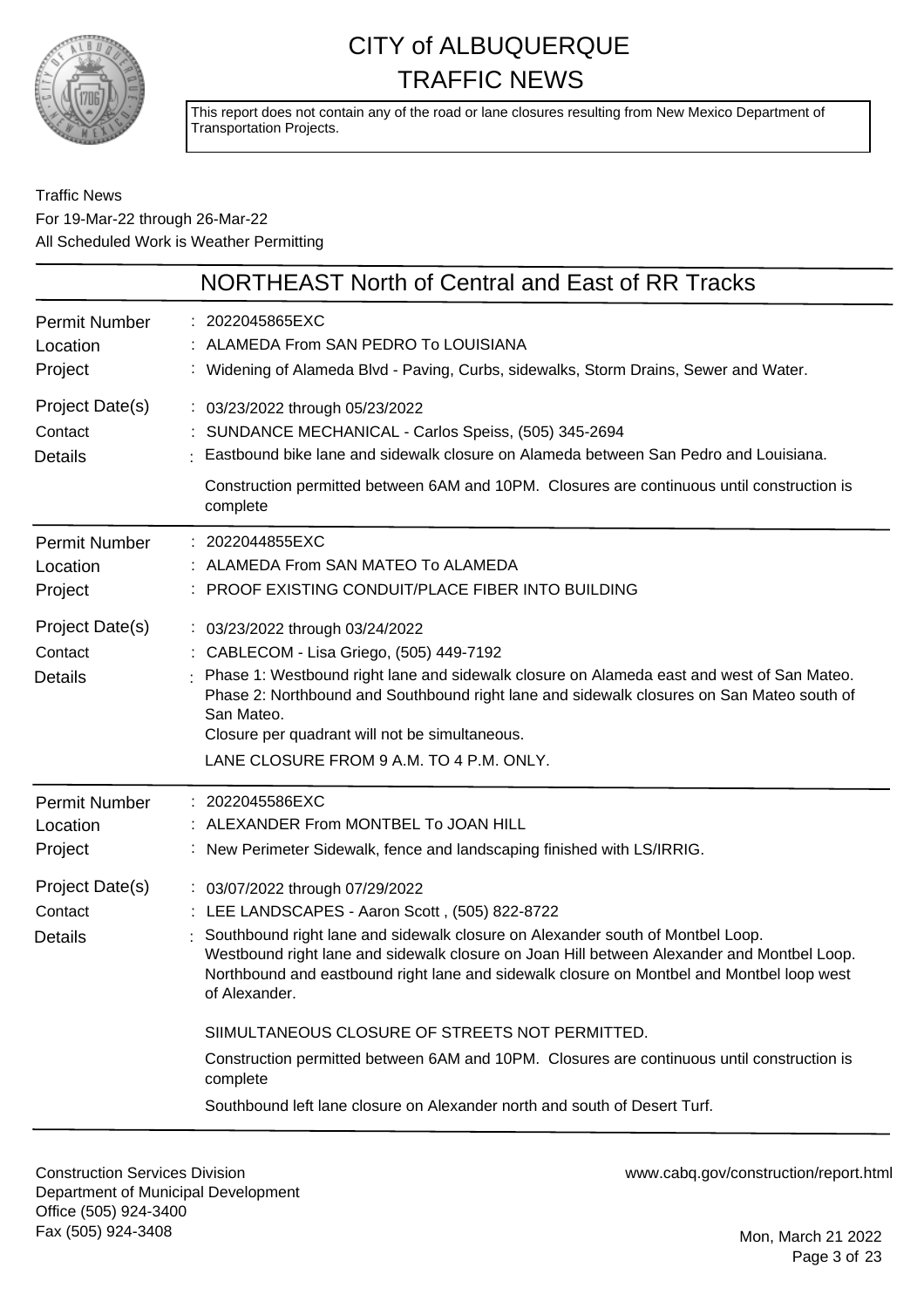

This report does not contain any of the road or lane closures resulting from New Mexico Department of Transportation Projects.

### Traffic News For 19-Mar-22 through 26-Mar-22 All Scheduled Work is Weather Permitting

|                                              | NORTHEAST North of Central and East of RR Tracks                                                                                                                                                                                                                                                                        |
|----------------------------------------------|-------------------------------------------------------------------------------------------------------------------------------------------------------------------------------------------------------------------------------------------------------------------------------------------------------------------------|
| <b>Permit Number</b><br>Location<br>Project  | : 2022045343EXC<br><b>BROADWAY From MARBLE To MOUNTAIN</b><br>: Demo of old pump station.                                                                                                                                                                                                                               |
| Project Date(s)<br>Contact<br><b>Details</b> | : 02/14/2022 through 05/14/2022<br>: AUI - Cory Vaughn, (505) 307-1066                                                                                                                                                                                                                                                  |
| <b>Permit Number</b><br>Location<br>Project  | : 2022044713EXC<br><b>CAMPUS From AMHERST To GIRARD</b><br>: Waterline Replacement - Combined 2 app submittals together.                                                                                                                                                                                                |
| Project Date(s)<br>Contact<br><b>Details</b> | : 01/31/2022 through 03/30/2022<br>: TLC - Angie Gibson, (505) 761-5546<br>: Westbound total closure on Campus between Amherst and Monte Vista.<br>Total closure of Amherst north of Campus.<br>Construction permitted between 6AM and 10PM. Closures are continuous until construction is<br>complete<br>Follow detour |
| <b>Permit Number</b><br>Location<br>Project  | 2022045749EXC<br>1617 CANDELARIA RD NE<br>: Sawcut, breakout, install dual box                                                                                                                                                                                                                                          |
| Project Date(s)<br>Contact<br><b>Details</b> | : 03/11/2022 through 03/25/2022<br>: ABCWUA - Barney Baca, (505) 459-0986                                                                                                                                                                                                                                               |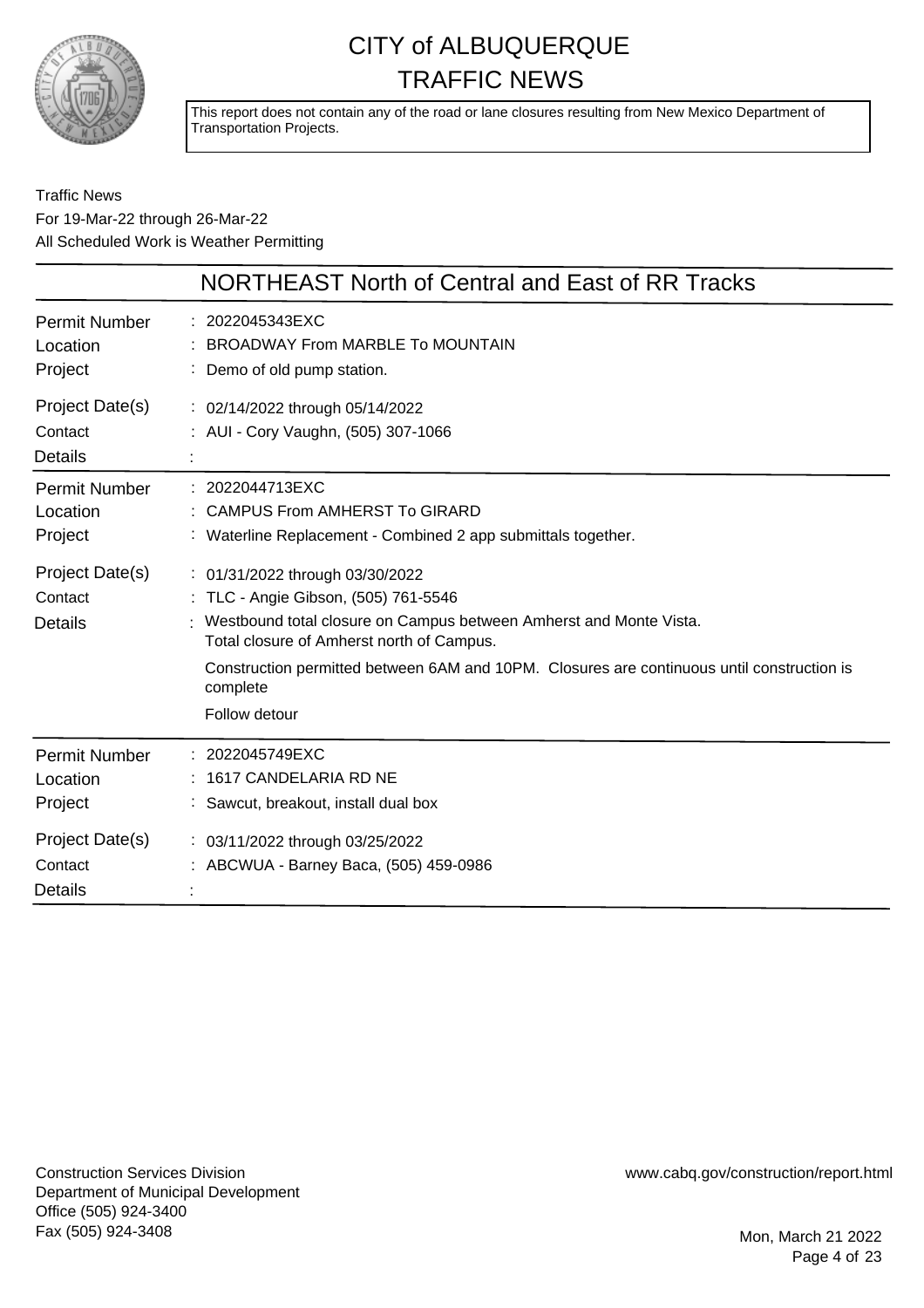

This report does not contain any of the road or lane closures resulting from New Mexico Department of Transportation Projects.

### Traffic News For 19-Mar-22 through 26-Mar-22 All Scheduled Work is Weather Permitting

|                                                                                      | NORTHEAST North of Central and East of RR Tracks                                                                                                                                                                                                                                                                                                                                                                                                                                                                                                                                                             |
|--------------------------------------------------------------------------------------|--------------------------------------------------------------------------------------------------------------------------------------------------------------------------------------------------------------------------------------------------------------------------------------------------------------------------------------------------------------------------------------------------------------------------------------------------------------------------------------------------------------------------------------------------------------------------------------------------------------|
| <b>Permit Number</b><br>Location<br>Project                                          | : 2021044156EXC<br><b>CENTRAL From WYOMING To LOUISIANA</b><br>: Concrete Rehab.                                                                                                                                                                                                                                                                                                                                                                                                                                                                                                                             |
| Project Date(s)<br>Contact<br><b>Details</b>                                         | : 12/07/2021 through 04/01/2022<br>: TLC - Angie Gibson, (505) 761-5546<br>Phase 1 (12/6-12/31): Westbound right lane, center lane and sidewalk closure on Central<br>between Wyoming and Louisiana.<br>Phase 2:(1/3/22-1/28/22): Eastbound right lane, center lane and sidewalk closure on Central<br>between Louisiana and Wyoming.<br>Preferable Closure will be from block to block or from one signalized intersection to another.<br>Barricade length will be in the increment of 1600' max.<br>Construction permitted between 6AM and 10PM. Closures are continuous until construction is<br>complete |
| <b>Permit Number</b><br>Location<br>Project                                          | : 2022045059EXC<br><b>CORTADERIA From ACADEMY To SUNSET RIDGE</b><br>: Bore Placement of Fiber.                                                                                                                                                                                                                                                                                                                                                                                                                                                                                                              |
| Project Date(s)<br>Contact<br><b>Details</b>                                         | : 03/21/2022 through 03/25/2022<br>: VOLT INC- Danny Padilla, (505) 573-4954<br>: Eastbound right lane, bike lane and sidewalk closure on Academy west of Cortaderia.<br>Southbound sidewalk closure on Cortaderia between Blue Grama and Academy.<br>LANE CLOSURE FROM 9 A.M. TO 4 P.M. ONLY.                                                                                                                                                                                                                                                                                                               |
| <b>Permit Number</b><br>Location<br>Project<br>Project Date(s)<br>Contact<br>Details | : 2019027609EXC<br>: 6301 EAGLE ROCK AVE NE<br>: Road Closure to Direct Incoming and Outbound Traffic - Paul Wiggins-Solid Waste - requested<br>this Extension<br>04/09/2019 through 04/01/2022<br>: COA - Joaquin Rimbert - SOLID WASTE, (505) 261-3347<br>: Through access on Eagle Rock Ave. at Eagle Rock Convenience Center will be closed<br>(Between San Pedro and Obsidian). All traffic will be directed into Eagle Rock Convenience<br>Center<br>7:30AM TO 5:30PM FRIDAY THROUGH SUNDAY                                                                                                            |
|                                                                                      | This closures will take place 7-days per week during the COVID-19 stay-at-home order.                                                                                                                                                                                                                                                                                                                                                                                                                                                                                                                        |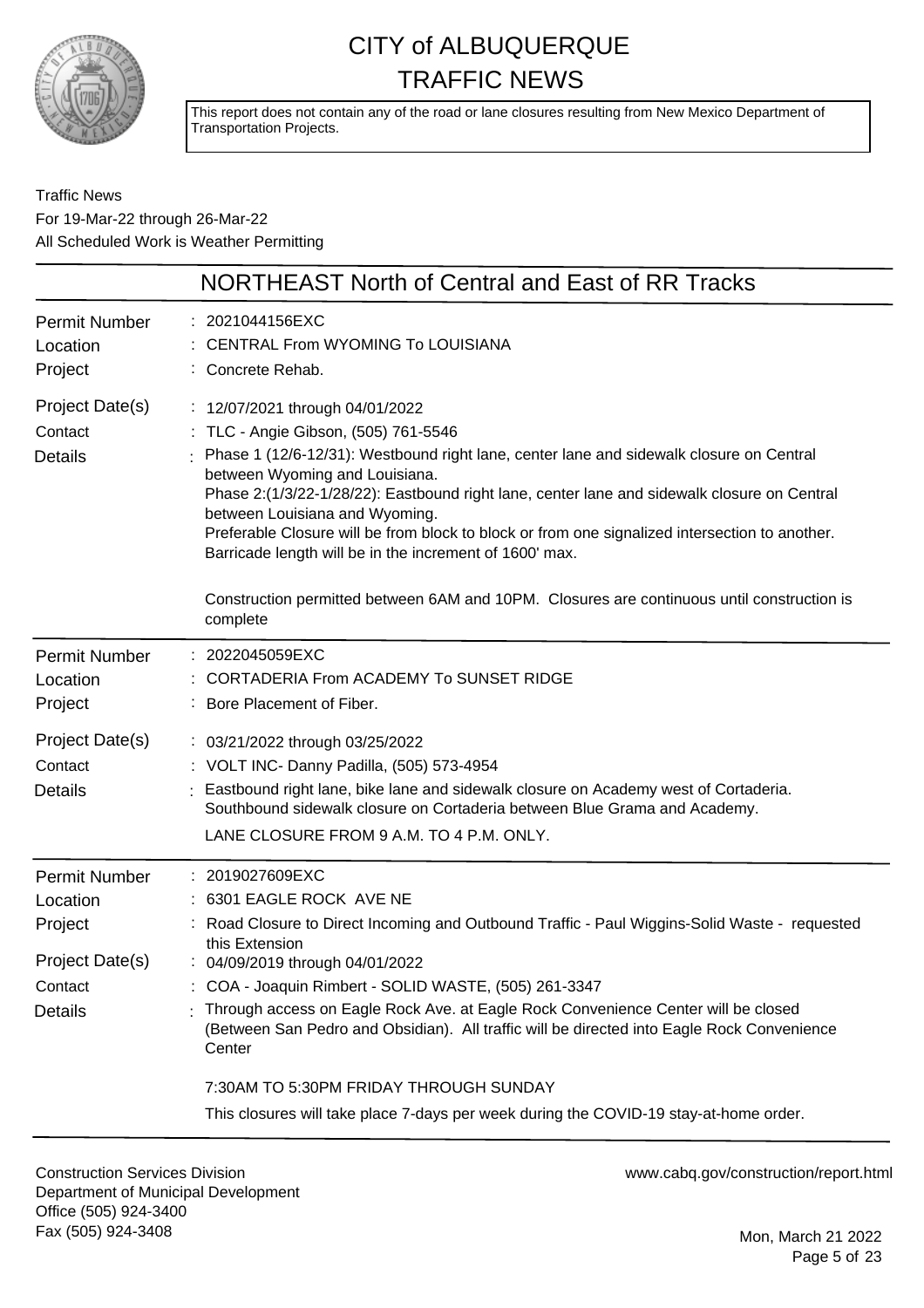

This report does not contain any of the road or lane closures resulting from New Mexico Department of Transportation Projects.

### Traffic News For 19-Mar-22 through 26-Mar-22 All Scheduled Work is Weather Permitting

|                                              | NORTHEAST North of Central and East of RR Tracks                                                                                                                                                                                                                                                                                                                         |
|----------------------------------------------|--------------------------------------------------------------------------------------------------------------------------------------------------------------------------------------------------------------------------------------------------------------------------------------------------------------------------------------------------------------------------|
| <b>Permit Number</b><br>Location             | 2022045175EXC<br><b>JUAN TABO From LOMAS To COPPER</b>                                                                                                                                                                                                                                                                                                                   |
| Project<br>Project Date(s)                   | : UG Bore 620 605 Marcella to Tomasita and I40 frontage sidewalk closed and shoulder. DOT<br>Aerial permit is shoulder I40 WB 2100. Aerial 2300 Juan Tabo is 1 lane closed sidewalk closed.<br>: 03/21/2022 through 04/01/2022                                                                                                                                           |
| Contact<br><b>Details</b>                    | SONS COMMUNICATIONS- Anita Morales, (505) 306-0708<br>Southbound right lane and sidewalk closure on Juan Tabo between Lomas and Copper.<br>Maximum barricade length permitted will be in increment of 1600'.<br>Sidewalk closures on southbound Tomasita north of Freeway, westbound Freeway between<br>Marcella and Tomasita, and southbound Marcella north of Freeway. |
|                                              | LANE CLOSURE FROM 9 A.M. TO 4 P.M. ONLY ON JUAN TABO.                                                                                                                                                                                                                                                                                                                    |
|                                              | Construction permitted between 6AM and 10PM. Closures are continuous until construction is<br>complete on Marcella, Tomasita and Freeway.                                                                                                                                                                                                                                |
| <b>Permit Number</b><br>Location<br>Project  | : 2022045788EXC<br>LOMAS, LOMA VISTA, and WELLESLEY<br>: OH Powerline Work, Replace Wood Poles                                                                                                                                                                                                                                                                           |
| Project Date(s)<br>Contact<br><b>Details</b> | : 03/17/2022 through 03/25/2022<br>: TITAN ELECTRIC - Ramon Varela, (307) 462-3273<br>Westbound right lane and sidewalk closure on Lomas Blvd between Tulane and Loma Vista,<br>and various parking lane and sidewalk closures north of Lomas on Loma Vista and Wellesley.<br>LANE CLOSURE FROM 9 A.M. TO 4 P.M. ONLY.                                                   |
| <b>Permit Number</b><br>Location<br>Project  | 2022045783EXC<br>LOMAS From AMHERST To LOMAS<br>Directional Bore.                                                                                                                                                                                                                                                                                                        |
| Project Date(s)<br>Contact<br><b>Details</b> | : 03/21/2022 through 04/01/2022<br>: TLC - Angie Gibson, (505) 761-5546<br>Eastbound right lane and sidewalk closures on Lomas at its intersection with Amherst.                                                                                                                                                                                                         |
|                                              | CONSTRUCTION PERMITTED BETWEEN 7 A.M. AND 7 P.M. ONLY                                                                                                                                                                                                                                                                                                                    |
|                                              | Follow detour                                                                                                                                                                                                                                                                                                                                                            |

Construction Services Division Department of Municipal Development Office (505) 924-3400 Fax (505) 924-3408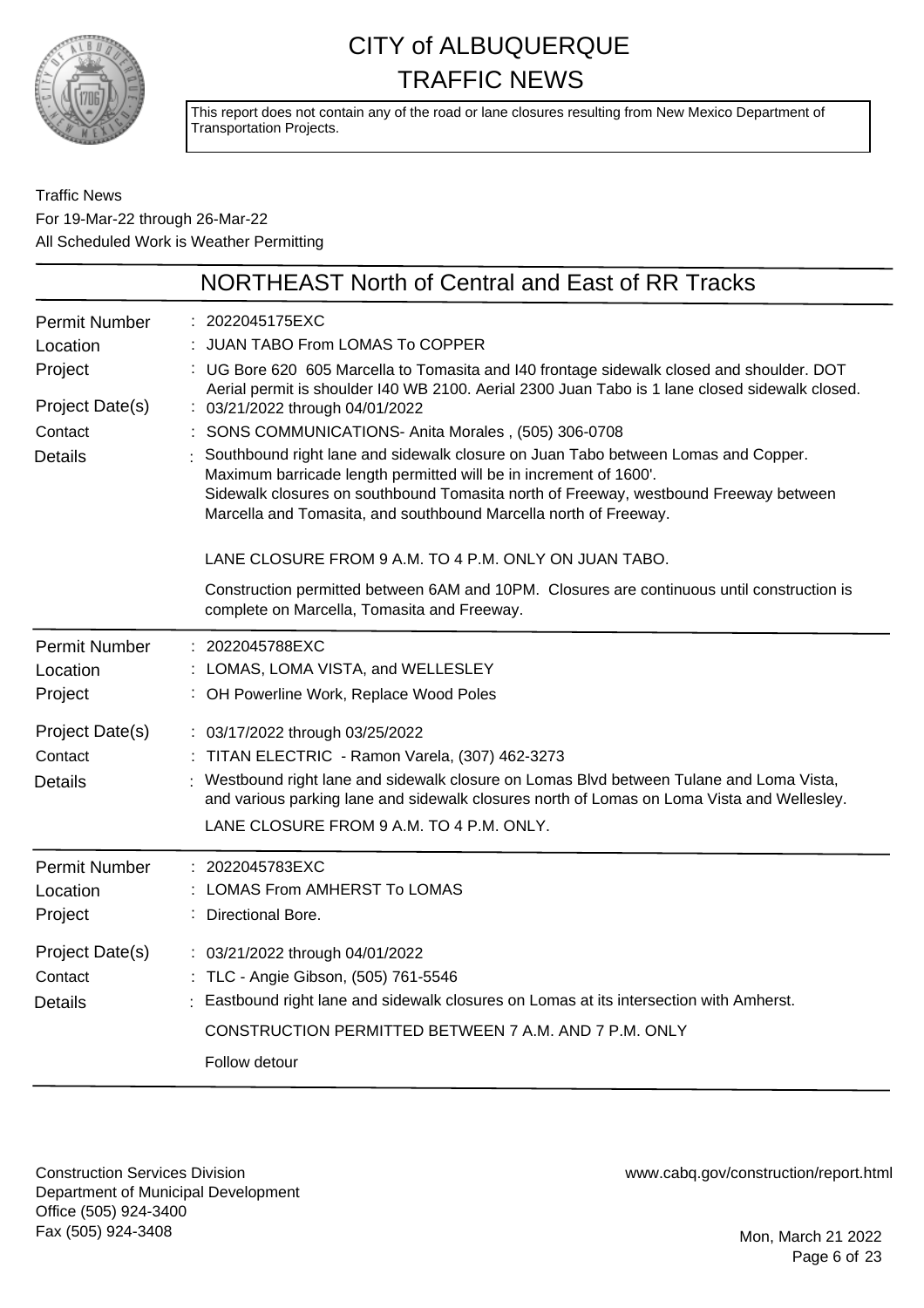

This report does not contain any of the road or lane closures resulting from New Mexico Department of Transportation Projects.

Traffic News For 19-Mar-22 through 26-Mar-22 All Scheduled Work is Weather Permitting

|                                              | NORTHEAST North of Central and East of RR Tracks                                                                                                                                                                                                                                                                                                           |
|----------------------------------------------|------------------------------------------------------------------------------------------------------------------------------------------------------------------------------------------------------------------------------------------------------------------------------------------------------------------------------------------------------------|
| <b>Permit Number</b><br>Location<br>Project  | : 2022045341EXC<br>LOMAS From BRYN MAWR To ROMA<br>: Install new 6" water main.                                                                                                                                                                                                                                                                            |
| Project Date(s)<br>Contact<br><b>Details</b> | : 02/22/2022 through 03/25/2022<br>: TLC - Angie Gibson, (505) 761-5546<br>Eastbound right lane and center lane closure on Lomas at its intersection on Bryn Mawr.<br>Total street closure on Bryn Mawr between Lomas and Roma.<br>Construction permitted between 6AM and 10PM. Closures are continuous until construction is<br>complete<br>Follow detour |
| <b>Permit Number</b><br>Location<br>Project  | : 2022045698EXC<br>LOMAS At CHELWOOD PARK<br>: Place Conduit and Fiber.                                                                                                                                                                                                                                                                                    |
| Project Date(s)<br>Contact<br>Details        | : 03/21/2022 through 03/23/2022<br>: LIGHT CONNECTIONS - Steve Litle, (303) 809-7696<br>: Westbound right lane and sidewalk closure on Lomas east and west of Chelwood Park.<br>LANE CLOSURE FROM 9 A.M. TO 4 P.M. ONLY.                                                                                                                                   |
| <b>Permit Number</b><br>Location<br>Project  | : 2022045814EXC<br>: LOUISIANA From HOLLY To CARMEL<br>: AERIAL OVERLASH TO EXISTING PLANT                                                                                                                                                                                                                                                                 |
| Project Date(s)<br>Contact<br><b>Details</b> | : 03/21/2022 through 03/25/2022<br>: CABLECOM - Lisa Griego, (505) 449-7192<br>Southbound right lane and sidewalk closure on Louisiana between Carmel and Holly.<br>LANE CLOSURE FROM 9 A.M. TO 4 P.M. ONLY.                                                                                                                                               |
| <b>Permit Number</b><br>Location<br>Project  | 2022045330EXC<br>LOWELL From SPAIN To PERSIMMON<br>: Crack Sealing Residential Neighborhood.                                                                                                                                                                                                                                                               |
| Project Date(s)<br>Contact<br><b>Details</b> | : 02/21/2022 through 08/31/2022<br>DISMUKE CONSTRUCTION- Randy Carter, (505) 884-1633                                                                                                                                                                                                                                                                      |

Construction Services Division Department of Municipal Development Office (505) 924-3400 Fax (505) 924-3408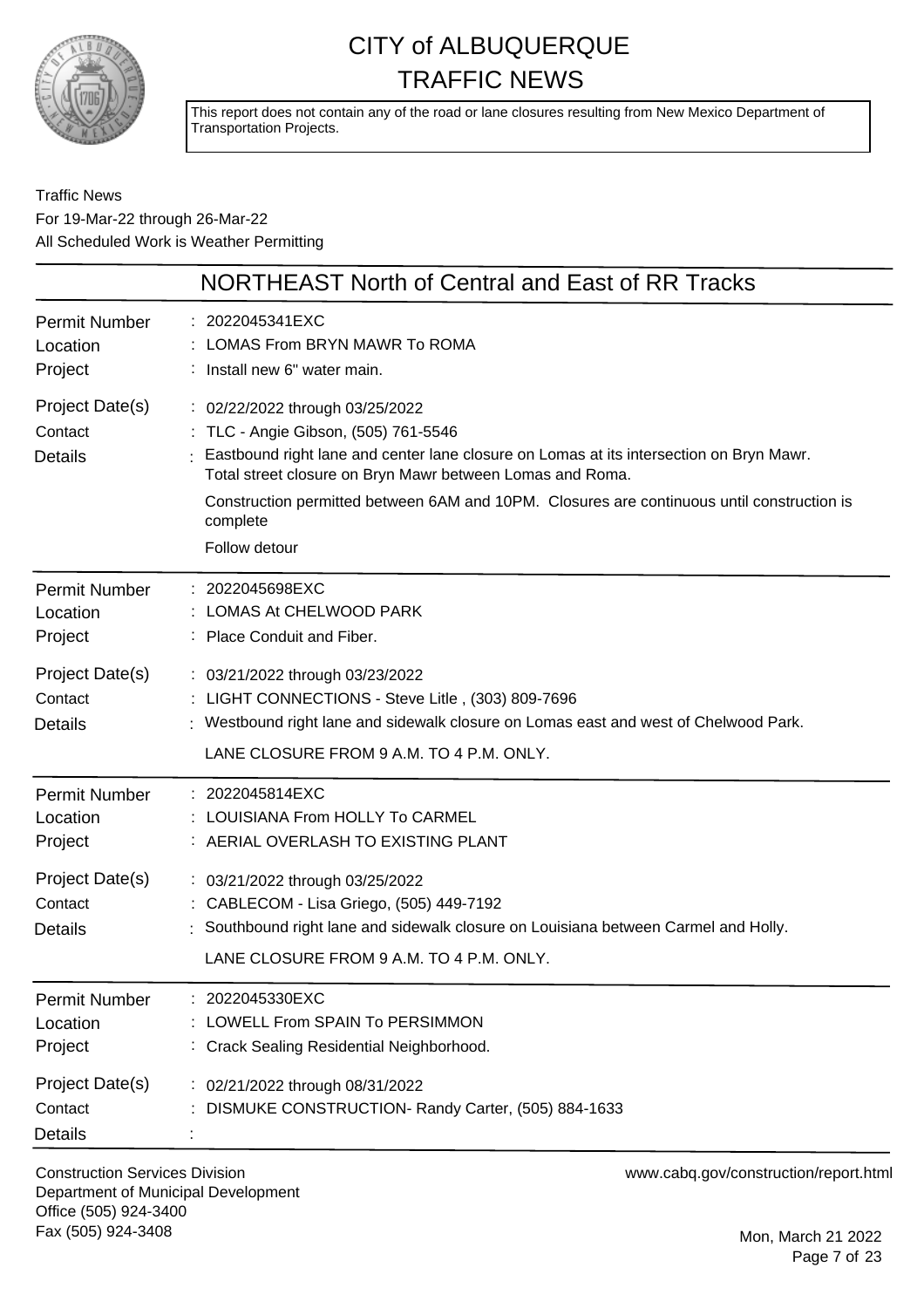

This report does not contain any of the road or lane closures resulting from New Mexico Department of Transportation Projects.

### Traffic News For 19-Mar-22 through 26-Mar-22 All Scheduled Work is Weather Permitting

|                                              | NORTHEAST North of Central and East of RR Tracks                                                                                                                                                                                                                                                  |
|----------------------------------------------|---------------------------------------------------------------------------------------------------------------------------------------------------------------------------------------------------------------------------------------------------------------------------------------------------|
| <b>Permit Number</b><br>Location<br>Project  | : 2022045638EXC<br>MARBLE, FRANCISCAN, ARNO, EDITH<br>: INSTALLATION OF WATERLINE - 3 LOCATIONS.                                                                                                                                                                                                  |
| Project Date(s)<br>Contact<br><b>Details</b> | : 03/14/2022 through 04/14/2022<br>: AUI- James Allman, (505) 975-6636                                                                                                                                                                                                                            |
| <b>Permit Number</b><br>Location<br>Project  | : 2022045758EXC<br>8400 MENAUL NE<br>Emergency Breakout/Meter Collar Collapsed                                                                                                                                                                                                                    |
| Project Date(s)<br>Contact<br><b>Details</b> | : 03/13/2022 through 03/27/2022<br>ABCWUA- Gilbert Marin, (505) 908-0065                                                                                                                                                                                                                          |
| <b>Permit Number</b><br>Location<br>Project  | 2022045806EXC<br>MENAUL From EDITH To BROADBENT<br>PROOF EXISTING CONDUIT AND PULL NEW FIBER TO CUSTOMER.                                                                                                                                                                                         |
| Project Date(s)<br>Contact<br><b>Details</b> | : 03/21/2022 through 03/25/2022<br>: CABLECOM - Lisa Griego, (505) 449-7192<br>: Westbound right lane and sidewalk closure on Menaul between Broadbent and past Edith.<br>LANE CLOSURE FROM 9 A.M. TO 4 P.M. ONLY.                                                                                |
| <b>Permit Number</b><br>Location<br>Project  | : 2022045824EXC<br><b>MENAUL From SAN MATEO To MENAUL</b><br>: Install Curb, Drivepad and Sidewalk.                                                                                                                                                                                               |
| Project Date(s)<br>Contact<br><b>Details</b> | : 03/21/2022 through 04/21/2022<br>DESERT FOX LLC - Steven Johnson, (505) 934-4908<br>Northbound right lane and sidewalk closure on San Mateo south of Menaul.<br>Eastbound right lane and sidewalk closure on Menaul east of San Mateo.<br>CONSTRUCTION PERMITTED BETWEEN 7 A.M. AND 7 P.M. ONLY |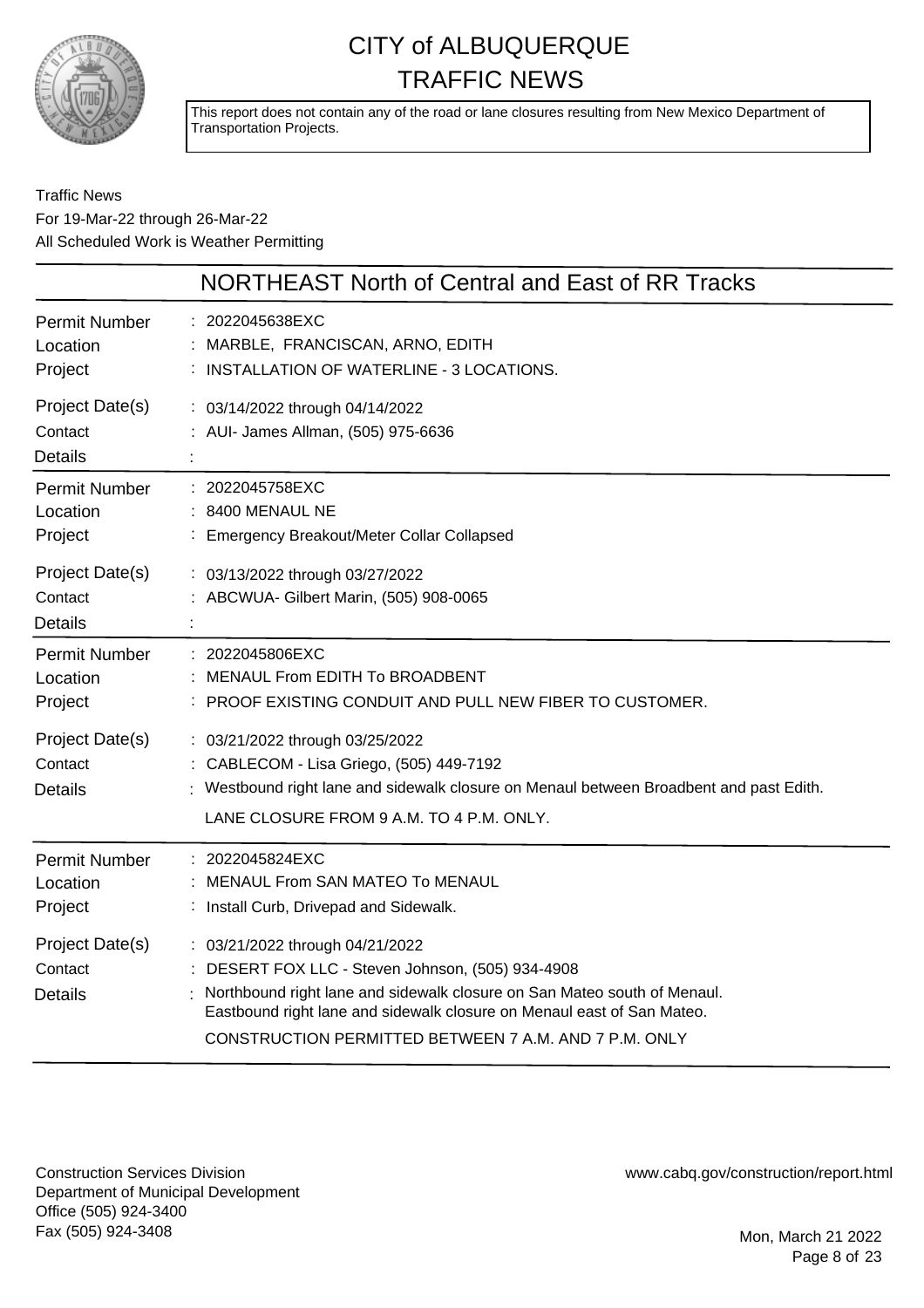

This report does not contain any of the road or lane closures resulting from New Mexico Department of Transportation Projects.

Traffic News For 19-Mar-22 through 26-Mar-22 All Scheduled Work is Weather Permitting

|                                              | <b>NORTHEAST North of Central and East of RR Tracks</b>                                                                                                                                                                                                                                                                                |
|----------------------------------------------|----------------------------------------------------------------------------------------------------------------------------------------------------------------------------------------------------------------------------------------------------------------------------------------------------------------------------------------|
| <b>Permit Number</b><br>Location<br>Project  | : 2022045558EXC<br>3201 MENAUL BLVD NE<br>: Replace Fire Hydrant                                                                                                                                                                                                                                                                       |
| Project Date(s)<br>Contact<br><b>Details</b> | : 03/06/2022 through 03/20/2022<br>: ABCWUA- Gilbert Marin, (505) 908-0065<br>Eastbound right lane closure on Meanul at its intersection with Bryn Mawr.<br>Northbound right turn lane closure on Bryn Mawr south of Menaul.<br>Construction permitted between 6AM and 10PM. Closures are continuous until construction is<br>complete |
| <b>Permit Number</b><br>Location<br>Project  | : 2022045833EXC<br>PENNSYLVANIA From APACHE To PENNSYLVANIA<br>: FIBER SPLICING.                                                                                                                                                                                                                                                       |
| Project Date(s)<br>Contact<br><b>Details</b> | : 03/22/2022 through 03/24/2022<br>: CABLECOM - Lisa Griego, (505) 449-7192<br>Northbound parking lane and sidewalk closure on Pennsylvania north of Apache.<br>LANE CLOSURE FROM 9 A.M. TO 4 P.M. ONLY.                                                                                                                               |
| Permit Number<br>Location<br>Project         | : 2022045707EXC<br>ROMA From WELLESLEY TO RICHMOND<br>Waterline rehab.                                                                                                                                                                                                                                                                 |
| Project Date(s)<br>Contact<br><b>Details</b> | : 03/14/2022 through 04/15/2022<br>: TLC - Angie Gibson, (505) 761-5546                                                                                                                                                                                                                                                                |
| <b>Permit Number</b><br>Location<br>Project  | 2022045700EXC<br>5111 SAN MATEO NE<br>Directional bore for comcast fiber.                                                                                                                                                                                                                                                              |
| Project Date(s)<br>Contact<br><b>Details</b> | : 03/21/2022 through 03/25/2022<br>: HIGH 5 NETWORKS Miguel Holguin, (505) 934-2175<br>Southbound right lane and sidewalk closure on San Mateo north of McLeod.<br>LANE CLOSURE FROM 9 A.M. TO 4 P.M. ONLY.                                                                                                                            |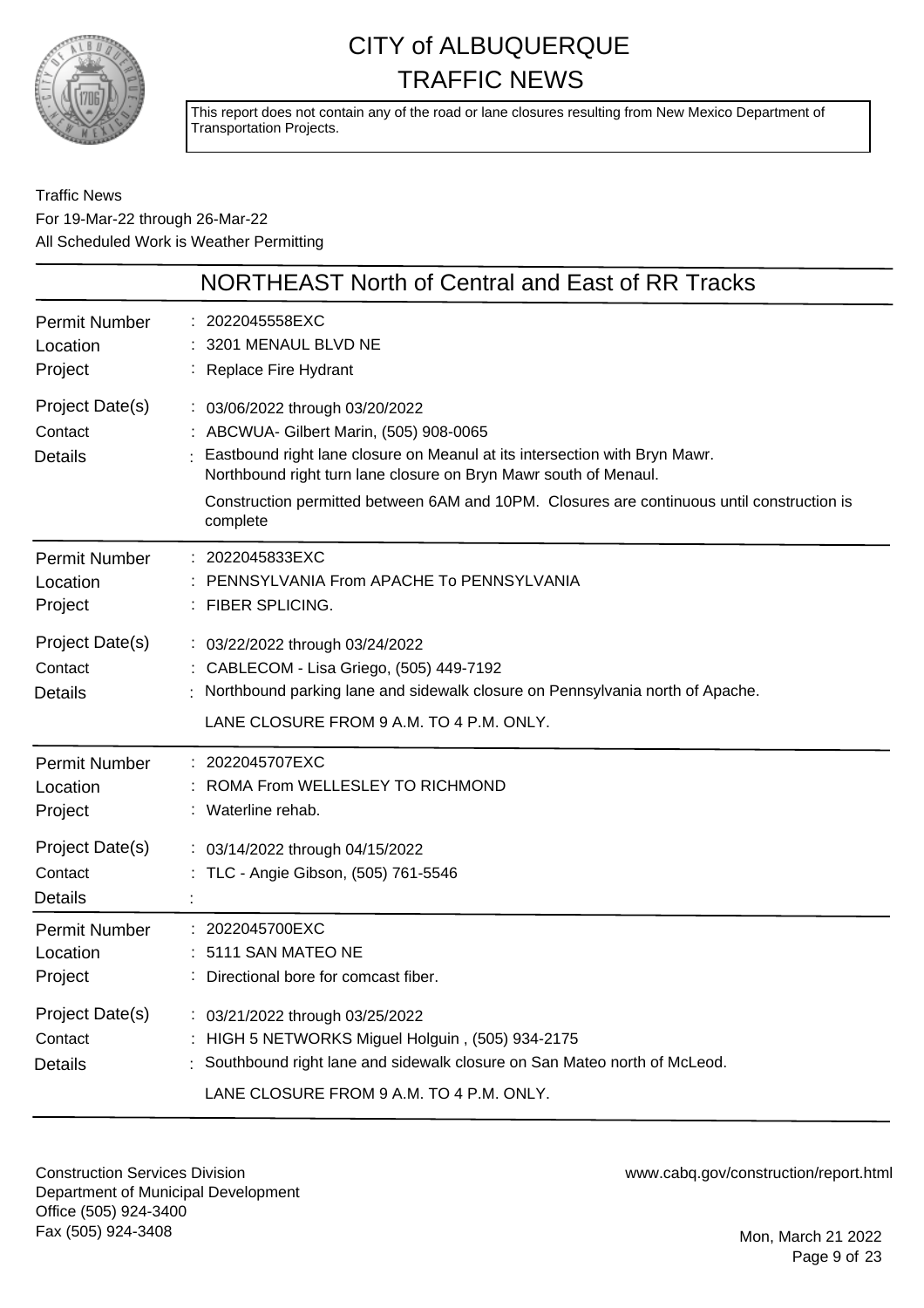

This report does not contain any of the road or lane closures resulting from New Mexico Department of Transportation Projects.

### Traffic News For 19-Mar-22 through 26-Mar-22 All Scheduled Work is Weather Permitting

|                                             | NORTHEAST North of Central and East of RR Tracks                                                                                                                                                                                                                                                                                                                                                                                                                       |
|---------------------------------------------|------------------------------------------------------------------------------------------------------------------------------------------------------------------------------------------------------------------------------------------------------------------------------------------------------------------------------------------------------------------------------------------------------------------------------------------------------------------------|
| Permit Number<br>Location<br>Project        | : 2022045715EXC<br>WYOMING From COPPER To WYOMING<br>Bore and Place a couple of new pull boxes.                                                                                                                                                                                                                                                                                                                                                                        |
| Project Date(s)<br>Contact<br>Details       | : 03/21/2022 through 04/02/2022<br>MWI- Christina J. Mahboub, (505) 508-0744<br>Northbound right lane closure on Wyoming north and south at intersection of Copper.<br>Southbound right lane and left turn lane closure on Wyoming north of the intersection of<br>Copper.<br>Westbound right lane and bike lane clsoure on Copper east of Wyoming.<br>Westbound bike lane closure on Copper west of Wyoming.<br>CONSTRUCTION PERMITTED BETWEEN 7 A.M. AND 7 P.M. ONLY |
| <b>Permit Number</b><br>Location<br>Project | : 2022045127EXC<br>WYOMING And CONSTITUTION<br>Conduit, Re-wire Intersection.                                                                                                                                                                                                                                                                                                                                                                                          |
| Project Date(s)<br>Contact<br>Details       | : 02/14/2022 through 04/01/2022<br>MWI- Christina J. Mahboub, (505) 508-0744<br>Westbound right turn lane closure on Constitution east of Wyoming.<br>Northbound and Southbound right lane closure on Wyoming north and south of Constitution.<br>LANE CLOSURE FROM 9 A.M. TO 4 P.M. ONLY.                                                                                                                                                                             |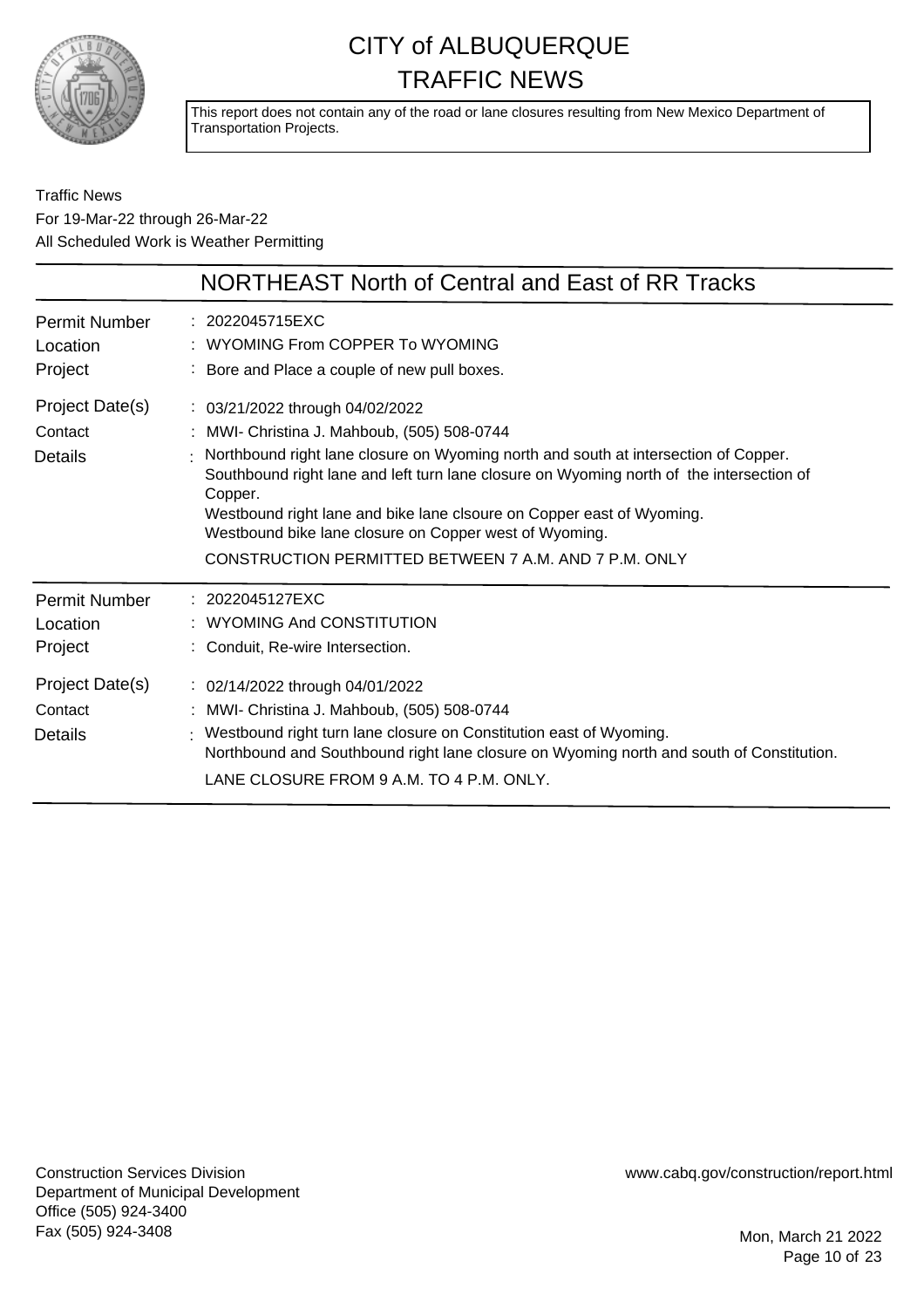

This report does not contain any of the road or lane closures resulting from New Mexico Department of Transportation Projects.

### Traffic News For 19-Mar-22 through 26-Mar-22 All Scheduled Work is Weather Permitting

|                                              | NORTHWEST North of Central and West of RR Tracks                                                                                                                                                                                                                                                                                                                                                                                                                                                                           |
|----------------------------------------------|----------------------------------------------------------------------------------------------------------------------------------------------------------------------------------------------------------------------------------------------------------------------------------------------------------------------------------------------------------------------------------------------------------------------------------------------------------------------------------------------------------------------------|
| <b>Permit Number</b><br>Location<br>Project  | : 2022045754EXC<br>701 11TH From LOMAS To ORCHARD<br>: Replacing main sewer line                                                                                                                                                                                                                                                                                                                                                                                                                                           |
| Project Date(s)<br>Contact<br><b>Details</b> | : 03/15/2022 through 03/21/2022<br>: ALBUQUERQUE PLUMBING HEATING & COOLING - Jacinto Aguilar, (505) 508-3808                                                                                                                                                                                                                                                                                                                                                                                                              |
| <b>Permit Number</b><br>Location<br>Project  | : 2022044639EXC<br>: 1ST From MOUNTAIN To INDIAN SCHOOL<br>: ADA improvements                                                                                                                                                                                                                                                                                                                                                                                                                                              |
| Project Date(s)<br>Contact<br><b>Details</b> | : 01/17/2022 through 05/06/2022<br>: AUI - Kathryn Jordan, (505) 975-6632<br>: Phase 1: Northbound total closure on 1st St. between Mountain and Indian School.<br>Phase 2: Southbound total closure on 1st St. between Indian School and Mountain. Preferred<br>Barricade closure will be from one street to another.<br>Maximum barricade length permissible will not exceed 1600' increment.<br>Construction permitted between 6AM and 10PM. Closures are continuous until construction is<br>complete<br>Follow detour |
| <b>Permit Number</b><br>Location<br>Project  | : 2022045837EXC<br>: 1ST From KINLEY To 1ST<br>: Sidewalk Repair, curb & gutter remove & replace.                                                                                                                                                                                                                                                                                                                                                                                                                          |
| Project Date(s)<br>Contact<br>Details        | : 03/23/2022 through 03/25/2022<br>: KELLY CABLE- Saul Vasquez, (505) 343-1144<br>Northbound total closure on 1st St. with southbound traffic split.<br>Westbound parking lane and sidewalk closure on Kinley at its intersection with 1st St.<br>LANE CLOSURE FROM 9 A.M. TO 4 P.M. ONLY.                                                                                                                                                                                                                                 |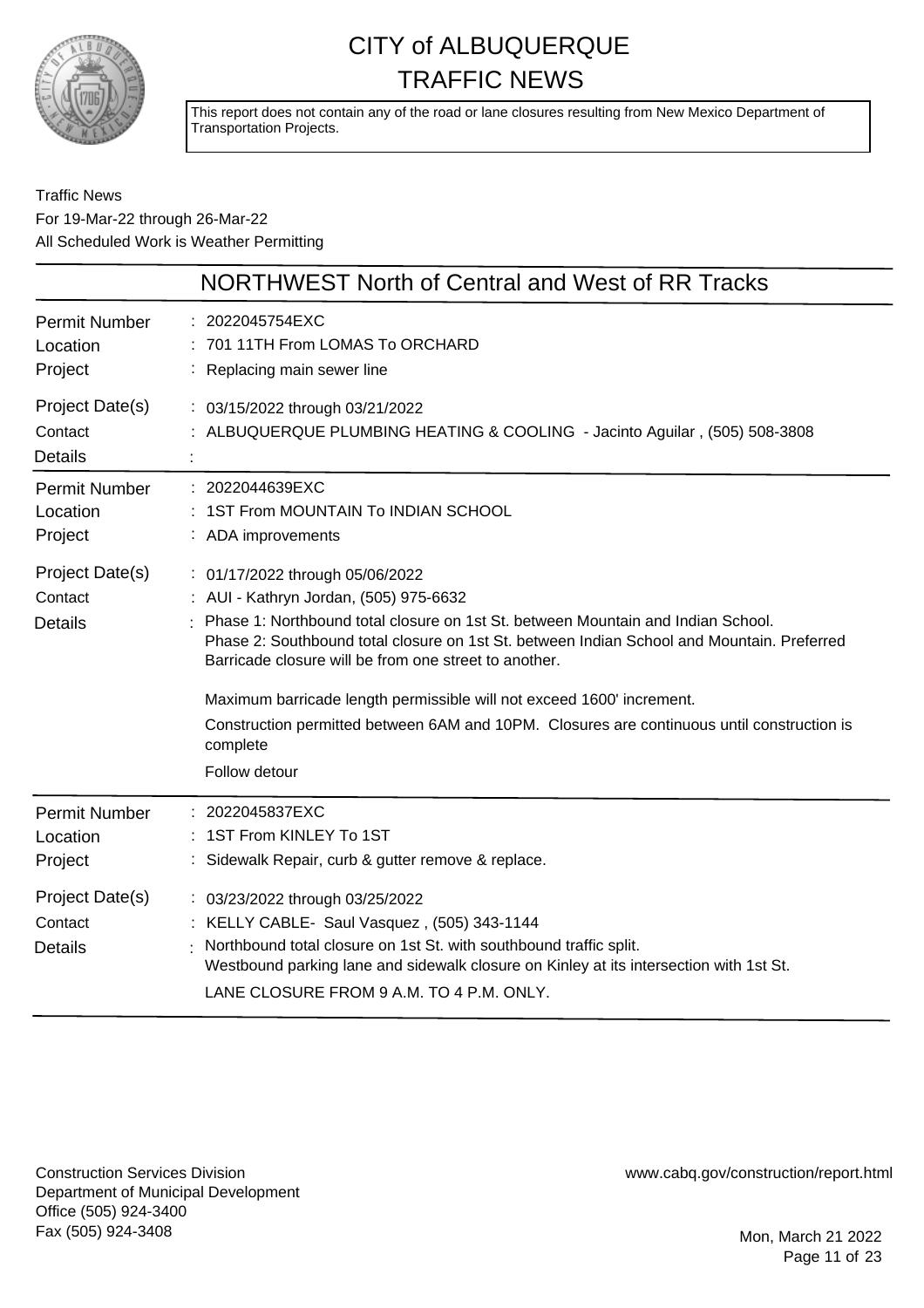

This report does not contain any of the road or lane closures resulting from New Mexico Department of Transportation Projects.

Traffic News For 19-Mar-22 through 26-Mar-22 All Scheduled Work is Weather Permitting

|                                              | NORTHWEST North of Central and West of RR Tracks                                                                                                                                                                                                                                                             |
|----------------------------------------------|--------------------------------------------------------------------------------------------------------------------------------------------------------------------------------------------------------------------------------------------------------------------------------------------------------------|
| <b>Permit Number</b><br>Location<br>Project  | : 2022045735EXC<br>: ASPEN From 2ND To ASPEN<br>: Aerial job.                                                                                                                                                                                                                                                |
| Project Date(s)<br>Contact<br><b>Details</b> | : 03/21/2022 through 03/23/2022<br>: HIGH 5 NETWORKS - Edgar Mendez, (505) 804-1415                                                                                                                                                                                                                          |
| <b>Permit Number</b><br>Location<br>Project  | 2022045610EXC<br><b>BLUEWATER From UNSER To BLUEWATER</b><br>Breakout and raise valves.                                                                                                                                                                                                                      |
| Project Date(s)<br>Contact<br><b>Details</b> | : 03/09/2022 through 03/23/2022<br>: ABCWUA - Barney Baca, (505) 459-0986<br>Southbound right lane and right turn lane and sidewalk closure on Unser north and south of<br>Bluewater respectively.<br>Construction permitted between 6AM and 10PM. Closures are continuous until construction is<br>complete |
| <b>Permit Number</b><br>Location<br>Project  | 2022045681EXC<br>7200 BLUEWATER RD NW<br>INSTALL NEW GAS SERVICE.                                                                                                                                                                                                                                            |
| Project Date(s)<br>Contact<br><b>Details</b> | : 03/16/2022 through 03/31/2022<br>: NM GAS - Steve Baca, (505) 401-7540<br>Eastbound right lane, bike lane and sidewalk closure, with eastbound traffic being maintained in<br>the center two way left turn lane, on Bluewater west of north Airport Rd.<br>LANE CLOSURE FROM 9 A.M. TO 4 P.M. ONLY.        |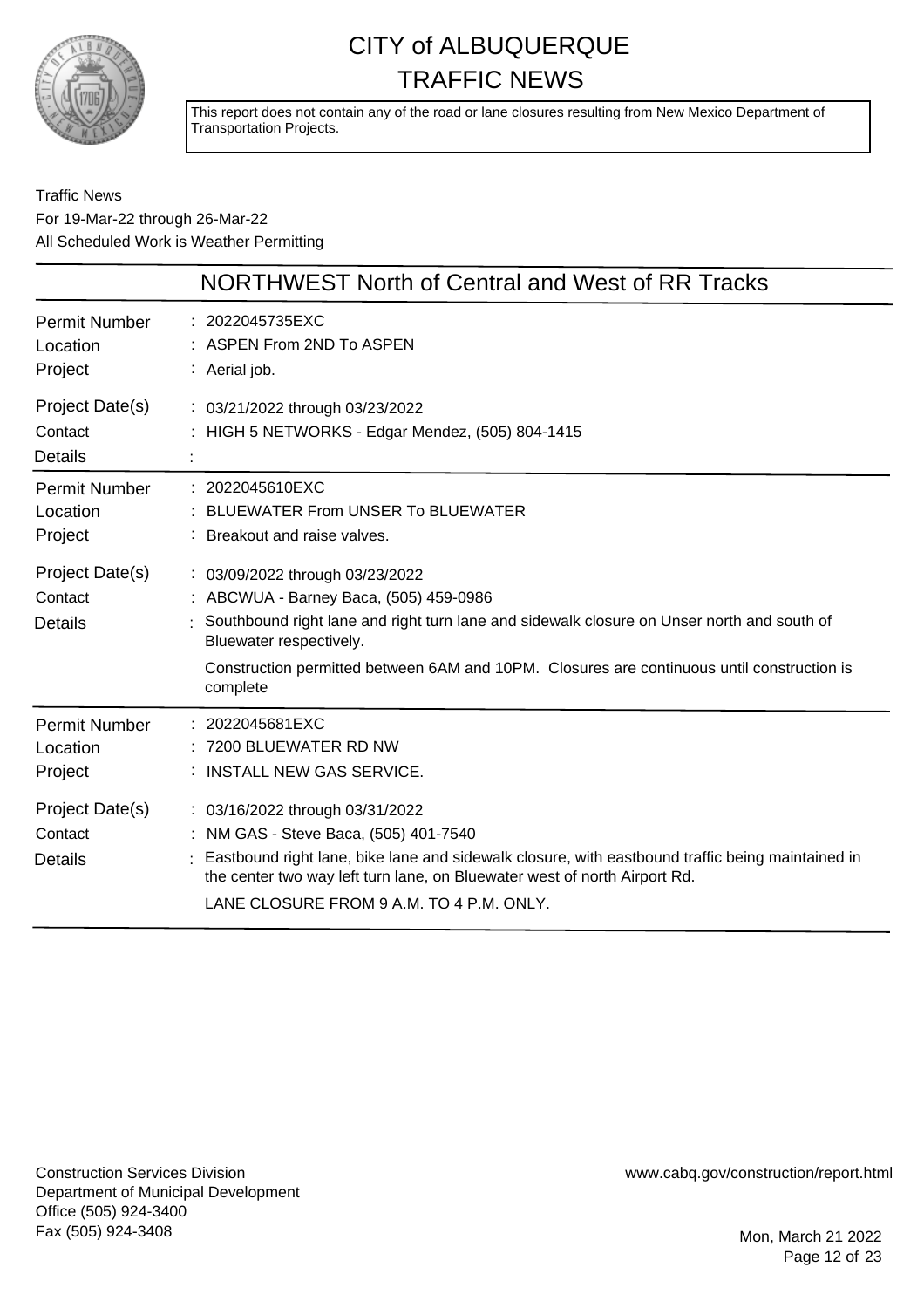

This report does not contain any of the road or lane closures resulting from New Mexico Department of Transportation Projects.

Traffic News For 19-Mar-22 through 26-Mar-22 All Scheduled Work is Weather Permitting

|                                              | NORTHWEST North of Central and West of RR Tracks                                                                                                                                                                                                                                                                                                   |
|----------------------------------------------|----------------------------------------------------------------------------------------------------------------------------------------------------------------------------------------------------------------------------------------------------------------------------------------------------------------------------------------------------|
| <b>Permit Number</b><br>Location<br>Project  | : 2022045600EXC<br>BOB MCCANNON From PAINTED ROCK To TODOS SANTOS<br>: Construct Mid-block School Crossing                                                                                                                                                                                                                                         |
| Project Date(s)<br>Contact<br><b>Details</b> | : 03/21/2022 through 03/29/2022<br>: TLC- Mark Aragon, (505) 382-4519<br>: Total closure of Bob McCannon from Painted Rock to Todos Santos. Thru traffic will be<br>detoured through Ladera Dr.<br>Construction permitted between 6AM and 10PM. Closures are continuous until construction is<br>complete                                          |
| <b>Permit Number</b><br>Location<br>Project  | : 2022045641EXC<br>CALLE NORTENA From GOLF COURSE To CALLE NORTENA<br>Sidewalk Repair (count: 85, 141, 142, R-1)                                                                                                                                                                                                                                   |
| Project Date(s)<br>Contact<br><b>Details</b> | : 03/10/2022 through 03/21/2022<br>: TLC - Angie Gibson, (505) 761-5546<br>: Southbound right lane and sidewalk closure on Golf Course north of Calle Nortena.<br>Westbound right lane, bike lane and sidewalk closure on Calle Nortena.<br>Construction permitted between 6AM and 10PM. Closures are continuous until construction is<br>complete |
| <b>Permit Number</b><br>Location<br>Project  | : 2022045826EXC<br>CANDELARIA From 12TH To CANDELARIA<br>: AERIAL OVERLASH.                                                                                                                                                                                                                                                                        |
| Project Date(s)<br>Contact<br><b>Details</b> | : 03/21/2022 through 03/25/2022<br>: CABLECOM - Lisa Griego, (505) 449-7192<br>Westbound right lane, bike lane and sidewalk closure on Candelaria between 12th St. and 5th<br>St.<br>Southbound right lane, bike lane and sidewalk closure on 12th St. between Aztec and<br>Candelaria.<br>LANE CLOSURE FROM 9 A.M. TO 4 P.M. ONLY.                |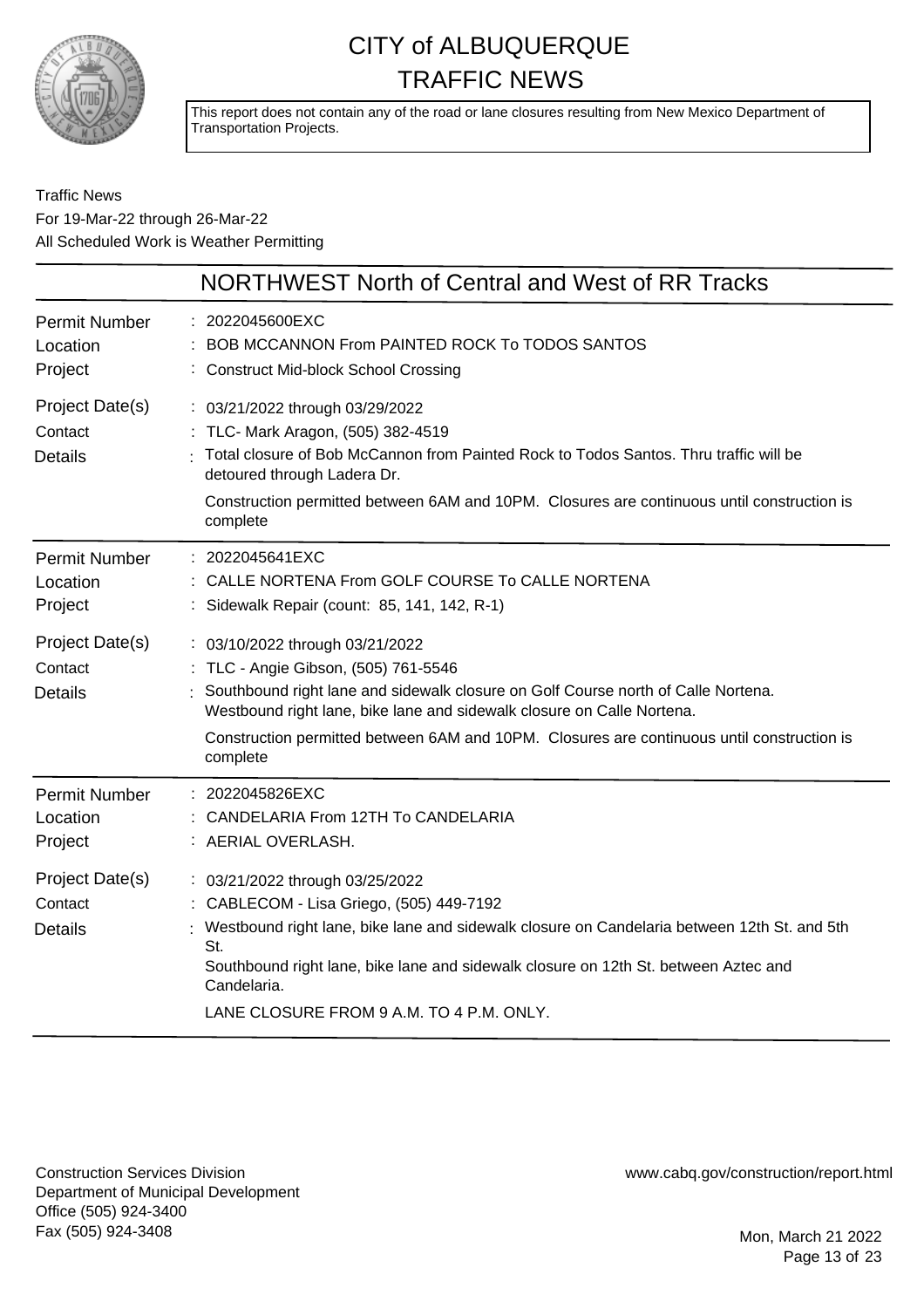

This report does not contain any of the road or lane closures resulting from New Mexico Department of Transportation Projects.

### Traffic News For 19-Mar-22 through 26-Mar-22 All Scheduled Work is Weather Permitting

|                                              | NORTHWEST North of Central and West of RR Tracks                                                                                                                                                                                                                                                                               |
|----------------------------------------------|--------------------------------------------------------------------------------------------------------------------------------------------------------------------------------------------------------------------------------------------------------------------------------------------------------------------------------|
| <b>Permit Number</b><br>Location<br>Project  | : 2022045642EXC<br>: FAIRMONT From CALLE NORTENA TO FAIRMONT<br>: Sidewalk Repair (count: 90)                                                                                                                                                                                                                                  |
| Project Date(s)<br>Contact<br><b>Details</b> | : 03/10/2022 through 03/21/2022<br>: TLC - Angie Gibson, (505) 761-5546<br>: Parking lane and sidewalk closure in front of address on Calle Nortena.<br>Construction permitted between 6AM and 10PM. Closures are continuous until construction is<br>complete                                                                 |
| <b>Permit Number</b><br>Location<br>Project  | : 2022045196EXC<br>: 11000, 1100 & 1500 INDIAN SCHOOL RD NW<br>: 10 Excavations- to install anodes 3 excavations in dirt & 7 excavations in Asphalt.                                                                                                                                                                           |
| Project Date(s)<br>Contact<br><b>Details</b> | : 03/21/2022 through 04/04/2022<br>: NM GAS- Veronica Ruiz, (505) 697-3107<br>: Eastbound right lane, bike lane and sidewalk closure on Indian School between frontage road<br>and University.<br>LANE CLOSURE FROM 9 A.M. TO 4 P.M. ONLY.                                                                                     |
| <b>Permit Number</b><br>Location<br>Project  | : 2022045813EXC<br>: MARBLE From 1ST To 2ND<br>: PROOFING EXISTING CONDUIT AND PULL NEW FIBER TO CUSTOMER.                                                                                                                                                                                                                     |
| Project Date(s)<br>Contact<br><b>Details</b> | : 03/21/2022 through 03/25/2022<br>: CABLECOM - Lisa Griego, (505) 449-7192<br>: Phase 1: Northbound right parking lane and sidewalk closure on 2nd St. between Slate and<br>Marble.<br>Phase 2: Eastbound parking lane and sidewalk closure on Marble between 2nd St. and 1st St.<br>LANE CLOSURE FROM 9 A.M. TO 4 P.M. ONLY. |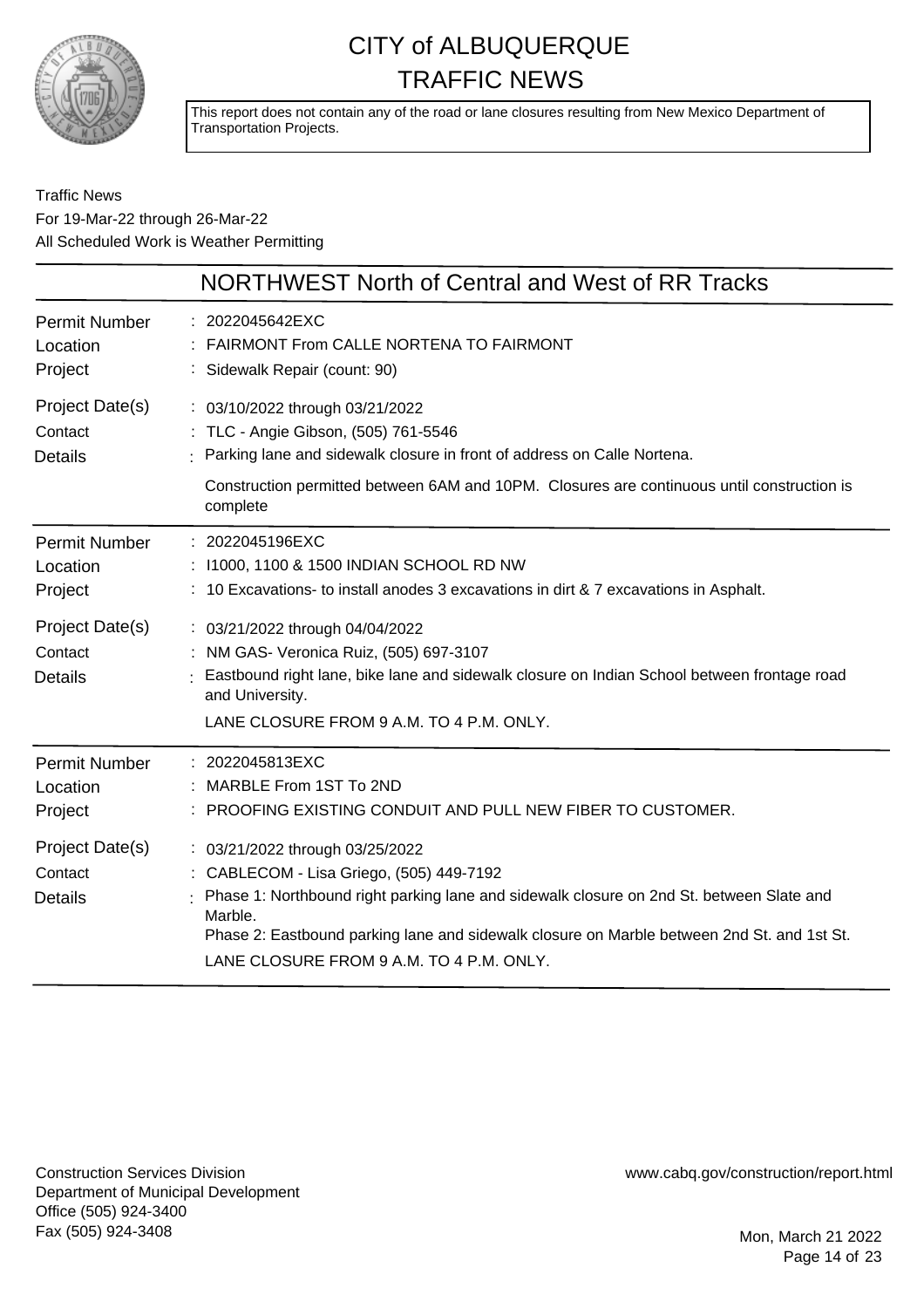

This report does not contain any of the road or lane closures resulting from New Mexico Department of Transportation Projects.

Traffic News For 19-Mar-22 through 26-Mar-22 All Scheduled Work is Weather Permitting

|                                              | NORTHWEST North of Central and West of RR Tracks                                                                                                                                                                                                                                                                                                                                                                            |
|----------------------------------------------|-----------------------------------------------------------------------------------------------------------------------------------------------------------------------------------------------------------------------------------------------------------------------------------------------------------------------------------------------------------------------------------------------------------------------------|
| <b>Permit Number</b>                         | : 2022045599EXC                                                                                                                                                                                                                                                                                                                                                                                                             |
| Location                                     | MCMAHON From PINON VERDE To FINELAND                                                                                                                                                                                                                                                                                                                                                                                        |
| Project                                      | Install SAS Infrastructure                                                                                                                                                                                                                                                                                                                                                                                                  |
| Project Date(s)<br>Contact<br><b>Details</b> | : 03/21/2022 through 04/08/2022<br>: FRANKLIN'S EARTHMOVING - Veronica Davis, (505) 884-6947<br>: Phase I: Eastbound right lane, bike lane, and sidewalk closure on McMahon Blvd west of Unser<br>Blvd.<br>Phase II: Eastbound right lane, bike lane, and sidewalk closure on McMahon Blvd east of Unser<br>Blvd.<br>Construction permitted between 6AM and 10PM. Closures are continuous until construction is<br>complete |
| <b>Permit Number</b>                         | : 2022045635EXC                                                                                                                                                                                                                                                                                                                                                                                                             |
| Location                                     | : MENAUL From 6TH To 4TH                                                                                                                                                                                                                                                                                                                                                                                                    |
| Project                                      | <b>Replace Fire Hydrant</b>                                                                                                                                                                                                                                                                                                                                                                                                 |
| Project Date(s)                              | : 03/09/2022 through 03/29/2022                                                                                                                                                                                                                                                                                                                                                                                             |
| Contact<br><b>Details</b>                    | : ABCWUA- Carlos Sena, (505) 857-8250<br>Eastbound right lane and sidewalk closure on Menaul Blvd at 4th St., and a southbound right<br>lane and sidewalk closure on 4th St. at Menaul Blvd.<br>Construction permitted between 6AM and 10PM. Closures are continuous until construction is<br>complete                                                                                                                      |
| <b>Permit Number</b>                         | : 2022045542EXC                                                                                                                                                                                                                                                                                                                                                                                                             |
| Location                                     | : 2700, 2821, 3108 & 3120 MOUNTAIN RD NW                                                                                                                                                                                                                                                                                                                                                                                    |
| Project                                      | : Work to install anodes- excavation will take place on East side of Mountain Rd 3 excavations in                                                                                                                                                                                                                                                                                                                           |
| Project Date(s)                              | dirt (2821,3108 & 3120) and 1 in asphalt @ 2700.                                                                                                                                                                                                                                                                                                                                                                            |
| Contact                                      | : 03/07/2022 through 03/28/2022                                                                                                                                                                                                                                                                                                                                                                                             |
| <b>Details</b>                               | : NM GAS- Rebecca Krajicek, (505) 697-3127                                                                                                                                                                                                                                                                                                                                                                                  |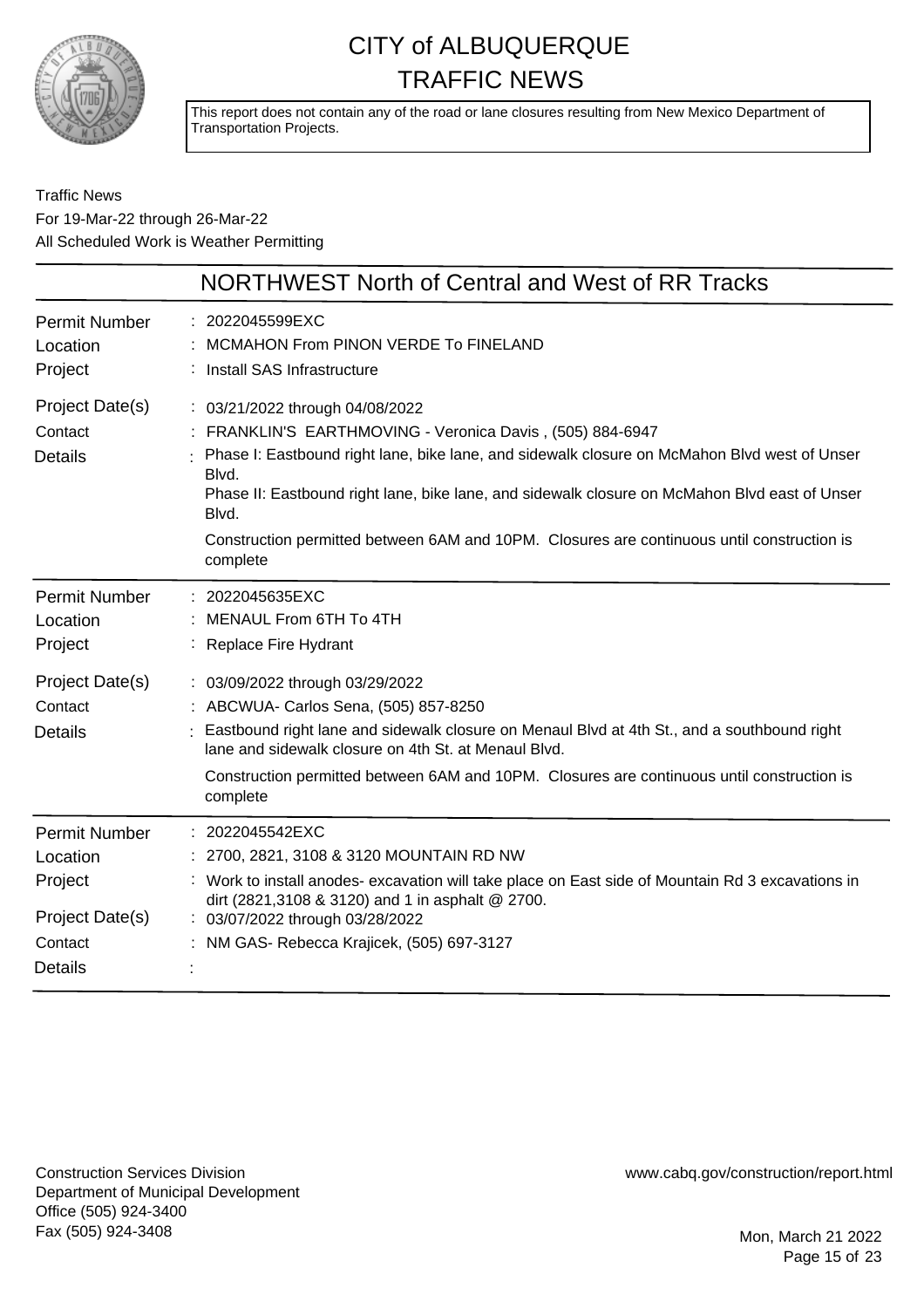

This report does not contain any of the road or lane closures resulting from New Mexico Department of Transportation Projects.

### Traffic News For 19-Mar-22 through 26-Mar-22 All Scheduled Work is Weather Permitting

|                                              | NORTHWEST North of Central and West of RR Tracks                                                                                                                                                                                                                                                                                                                                                          |
|----------------------------------------------|-----------------------------------------------------------------------------------------------------------------------------------------------------------------------------------------------------------------------------------------------------------------------------------------------------------------------------------------------------------------------------------------------------------|
| <b>Permit Number</b><br>Location<br>Project  | : 2022045782EXC<br>OSUNA From EDITH To VISTA DEL NORTE<br>: Bore for Fiber Placement                                                                                                                                                                                                                                                                                                                      |
| Project Date(s)<br>Contact<br><b>Details</b> | : 03/23/2022 through 03/25/2022<br>: VOLT INC- Danny Padilla, (505) 573-4954<br>: Westbound right lane and sidewalk closure, and an eastbound shoulder closure on Osuna Rd.<br>between Vista Del Norte and Edith Blvd.<br>LANE CLOSURE FROM 9 A.M. TO 4 P.M. ONLY.                                                                                                                                        |
| <b>Permit Number</b><br>Location<br>Project  | : 2022045699EXC<br>RIO GRANDE FROM SAN FRANCISCO TO RICE<br>: Directional bore for comcast fiber.                                                                                                                                                                                                                                                                                                         |
| Project Date(s)<br>Contact<br><b>Details</b> | : 03/21/2022 through 03/25/2022<br>: HIGH 5 NETWORKS Miguel Holguin, (505) 934-2175<br>Northbound right lane, bike lane and sidewalk closure on Rio Grande between San Francisco<br>and Rice.<br>Eastbound and Westbound parking lane and sidewalk closure on San Francisco east of Rio<br>Grande.<br>LANE CLOSURE FROM 9 A.M. TO 4 P.M. ONLY.                                                            |
| <b>Permit Number</b><br>Location<br>Project  | : 2022045808EXC<br>: UNIVERSE From PASEO DEL NORTE To UNIVERSE<br>Remove ADA ramp (6') and built C&G, remove & replace media (73').                                                                                                                                                                                                                                                                       |
| Project Date(s)<br>Contact<br><b>Details</b> | : 03/21/2022 through 03/25/2022<br>: FRANKLIN'S EARTHMOVING - Veronica Davis, (505) 884-6947<br>Southbound right lane and sidewalk closure on Universe between Paradise and Paseo Del<br>Norte.<br>Southbound left turn lane closure on Universe north of Paseo Del Norte intersection.<br>Northbound left lane closure on Universe north of Paseo Del Norte.<br>LANE CLOSURE FROM 6 A.M. to 10 P.M. ONLY |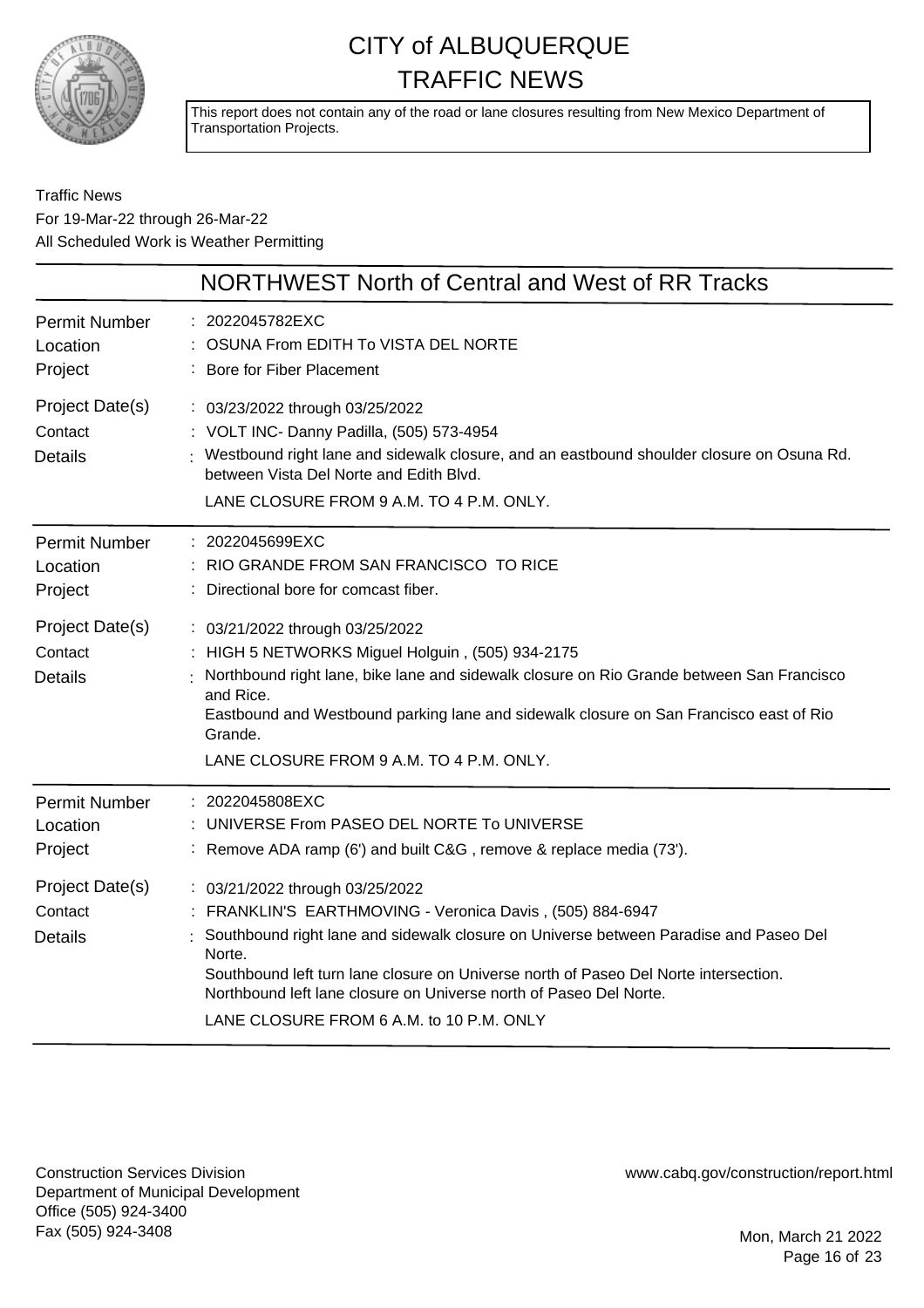

This report does not contain any of the road or lane closures resulting from New Mexico Department of Transportation Projects.

### Traffic News For 19-Mar-22 through 26-Mar-22 All Scheduled Work is Weather Permitting

|                                              | NORTHWEST North of Central and West of RR Tracks                                                                                                                                                                                                                                                                                                                                                                                                                                                                                           |
|----------------------------------------------|--------------------------------------------------------------------------------------------------------------------------------------------------------------------------------------------------------------------------------------------------------------------------------------------------------------------------------------------------------------------------------------------------------------------------------------------------------------------------------------------------------------------------------------------|
| <b>Permit Number</b><br>Location<br>Project  | 2022045861EXC<br>UNIVERSE From PASEO DEL NORTE To PARADISE<br>: Remove ADA Ramp, Remove and Replace Median, Build Curb & Gutter                                                                                                                                                                                                                                                                                                                                                                                                            |
| Project Date(s)<br>Contact<br><b>Details</b> | : 03/21/2022 through 03/25/2022<br>: FRANKLIN'S EARTHMOVING - Veronica Davis, (505) 884-6947<br>Northbound left lane closure, southbound right lane and sidewalk closure, and southbound left<br>turn lane closure on Universe Blvd between Paseo Del Norte and Paradise Blvd.<br>CONSTRUCTION PERMITTED BETWEEN 7 A.M. AND 7 P.M. ONLY                                                                                                                                                                                                    |
| <b>Permit Number</b><br>Location<br>Project  | : 2022044619EXC<br>UNSER and SARRACINO PLACE NW<br>Roadway Improvements - Paving, PCCP Replacement.                                                                                                                                                                                                                                                                                                                                                                                                                                        |
| Project Date(s)<br>Contact<br><b>Details</b> | : 01/17/2022 through 03/25/2022<br>: TLC - Noah Griego, (505) 697-7544<br>Total street closure on Westbound access to Central Unser Transit Center (CUTC).<br>Phase 1: Closure will be from the east Busbay access to the west UNM clinic access.<br>Phase 2: Closure will be from Unser to east UNM Clinic access. (Private).<br>Simultaneous closure of the sidewalk in both direction will not be permitted.<br>Construction permitted between 6AM and 10PM. Closures are continuous until construction is<br>complete<br>Follow detour |
| <b>Permit Number</b><br>Location<br>Project  | 2022045415EXC<br>: WESTSIDE From GOLF COURSE To NM 528<br>: Install Raw Water Trans Line for Intel Corp                                                                                                                                                                                                                                                                                                                                                                                                                                    |
| Project Date(s)<br>Contact<br><b>Details</b> | : 03/01/2022 through 05/30/2022<br>: AUI- Corey Bond, (505) 966-6387<br>Total eastbound closure of Westside Blvd between Golf Course Rd. and NM 528. Two-way<br>traffic will be maintained in the new westbound lanes.<br>Construction permitted between 6AM and 10PM. Closures are continuous until construction is<br>complete                                                                                                                                                                                                           |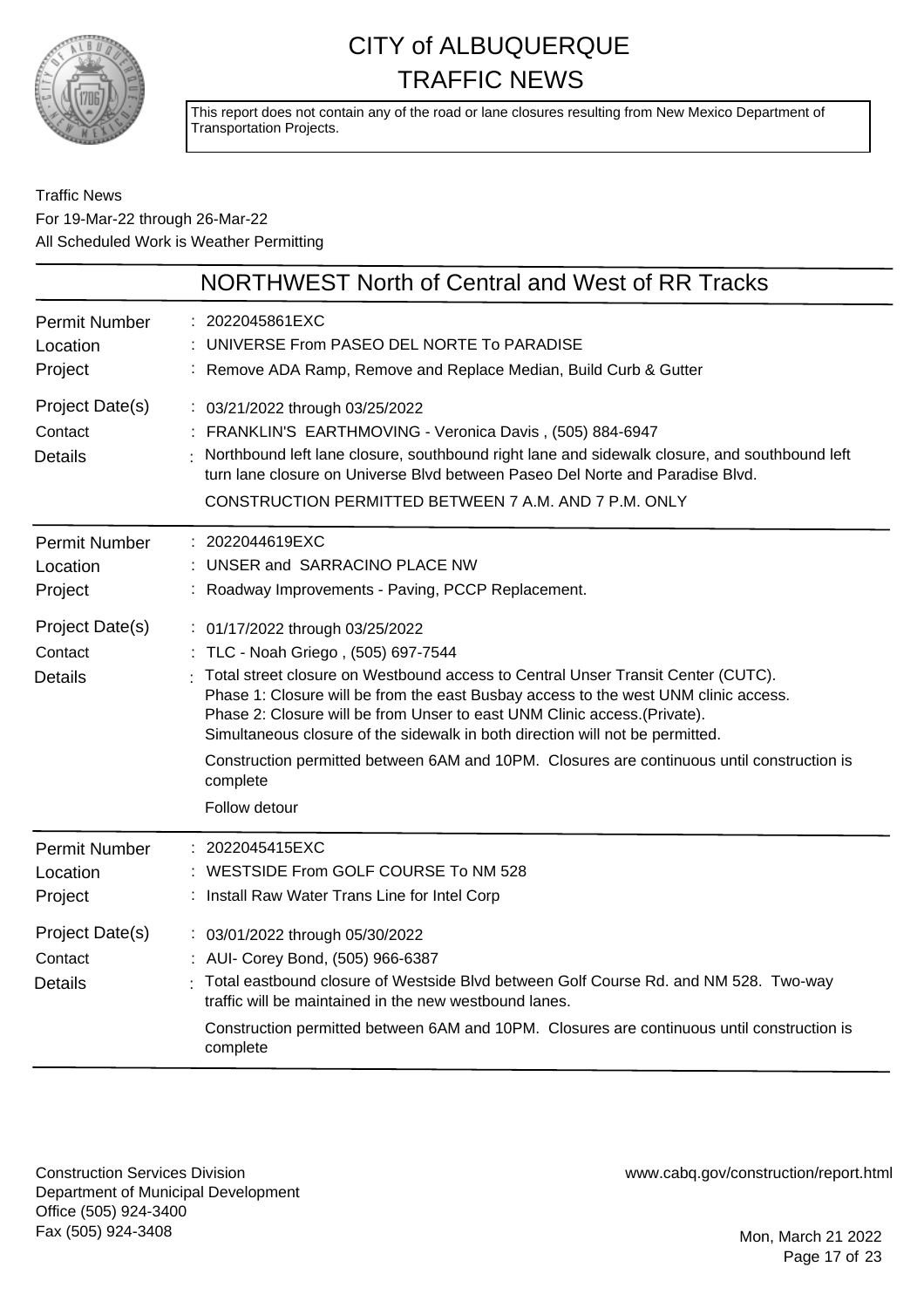

This report does not contain any of the road or lane closures resulting from New Mexico Department of Transportation Projects.

### Traffic News For 19-Mar-22 through 26-Mar-22 All Scheduled Work is Weather Permitting

|                                              | <b>SOUTHEAST South of Central and East of RR Tracks</b>                                                                                                                                                                                    |
|----------------------------------------------|--------------------------------------------------------------------------------------------------------------------------------------------------------------------------------------------------------------------------------------------|
| Permit Number<br>Location<br>Project         | : 2022045797EXC<br>: VARIOUS ROADS AVENIDA CESAR CHAVEZ, COMMERCIAL, BROADWAY<br>: Neighborhood. Commercial St. to north & west, Broadway to East, Avendia Cesar Chavez to<br>South.                                                       |
| Project Date(s)                              | : 03/16/2022 through 04/06/2022                                                                                                                                                                                                            |
| Contact                                      | : NM UNDERGROUND UTILITIES- Danny Montano, (505) 401-2187                                                                                                                                                                                  |
| <b>Details</b>                               |                                                                                                                                                                                                                                            |
| <b>Permit Number</b>                         | $: 2021043341$ EXC                                                                                                                                                                                                                         |
| Location                                     | BROADWAY From WESMECO To SAN JOSE LATERAL                                                                                                                                                                                                  |
| Project                                      | : Remove and Reconstruct North Bound Broadway and West Bound Woodward. Includes<br>Signals/ Storm System/ roadway/ sidewalk/curb/and drive.                                                                                                |
| Project Date(s)                              | : 10/18/2021 through 05/18/2022                                                                                                                                                                                                            |
| Contact                                      | : AUI- Dartanyan Wofford, (505) 220-6503                                                                                                                                                                                                   |
| <b>Details</b>                               | : Phase 1: Northbound total closure with southbound traffic split on Broadway between San Jose<br>Lateral and Bethel.<br>Phase 2: Eastbound total closure with westbound traffic split on Woodward between San Jose<br>Drain and Broadway. |
|                                              | Construction permitted between 6AM and 10PM. Closures are continuous until construction is<br>complete                                                                                                                                     |
| Permit Number<br>Location<br>Project         | : 2022045713EXC<br>4849 GIBSON BLVD SE<br>: Breakout Meter Collar.                                                                                                                                                                         |
| Project Date(s)<br>Contact<br><b>Details</b> | : 03/14/2022 through 03/28/2022<br>: ABCWUA- Gilbert Marin, (505) 908-0065<br>: Sidewalk closure in front of address Gibson.<br>Construction permitted between 6AM and 10PM. Closures are continuous until construction is<br>complete     |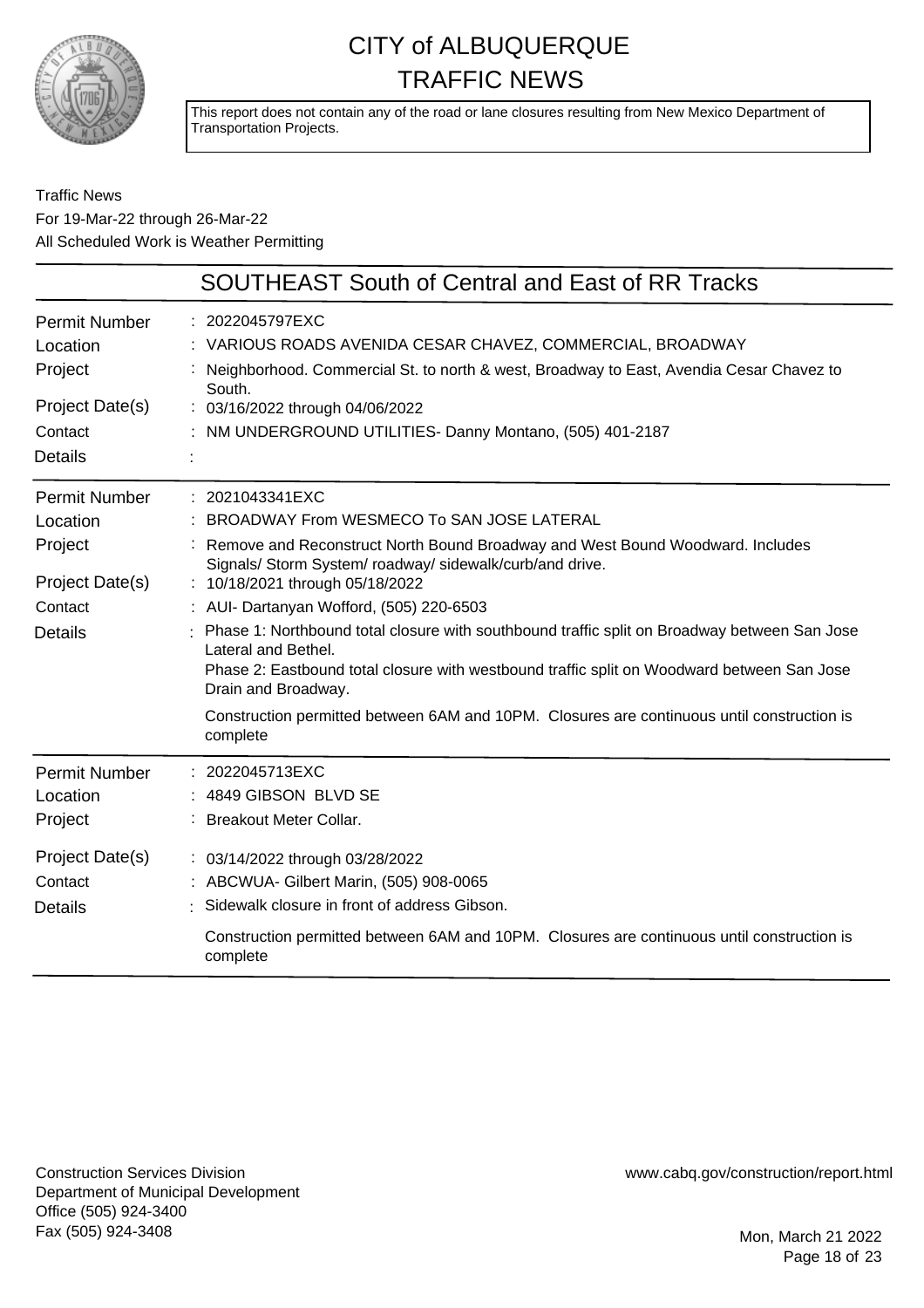

This report does not contain any of the road or lane closures resulting from New Mexico Department of Transportation Projects.

Traffic News For 19-Mar-22 through 26-Mar-22 All Scheduled Work is Weather Permitting

|                                              | <b>SOUTHEAST South of Central and East of RR Tracks</b>                                                                                                                                                                                                                                               |
|----------------------------------------------|-------------------------------------------------------------------------------------------------------------------------------------------------------------------------------------------------------------------------------------------------------------------------------------------------------|
| <b>Permit Number</b><br>Location<br>Project  | : 2022045759EXC<br>: 4849 GIBSON SE<br>: BREAKOUT OF DUAL METER BOX.                                                                                                                                                                                                                                  |
| Project Date(s)<br>Contact<br><b>Details</b> | : 03/13/2022 through 03/21/2022<br>: ABCWUA- Gilbert Marin, (505) 908-0065<br>Westbound right lane and sidewalk closure in front of address on Gibson.<br>Construction permitted between 6AM and 10PM. Closures are continuous until construction is<br>complete                                      |
| Permit Number<br>Location<br>Project         | : 2022045845EXC<br>: 1512 JOHN SE<br>: Repair Emergency gas line leak                                                                                                                                                                                                                                 |
| Project Date(s)<br>Contact<br><b>Details</b> | : 03/12/2022 through 03/25/2022<br>: NM GAS- Rebecca Krajicek, (505) 697-3127                                                                                                                                                                                                                         |
| <b>Permit Number</b><br>Location<br>Project  | : 2022045811EXC<br>: UNIVERSITY From TIJERAS ARROYO To UNIVERSITY<br>: Roadway and Bridge Improvements (Gravel Mulch install in medians).                                                                                                                                                             |
| Project Date(s)<br>Contact<br><b>Details</b> | : 03/21/2022 through 04/21/2022<br>: AUI - Marshall Vickers, (505) 242-4848<br>: Southbound total closure on University with northbound traffic split at Tijeras Arroyo.<br>LANE CLOSURE FROM 6 A.M. to 10 P.M. ONLY                                                                                  |
| Permit Number<br>Location<br>Project         | : 2021038667EXC<br>: UNIVERSITY and TIJERAS ARROYO<br>ROADWAY AND BRIDGE IMPROVEMENTS                                                                                                                                                                                                                 |
| Project Date(s)<br>Contact<br><b>Details</b> | : 01/25/2021 through 05/07/2022<br>: AUI - Marshall Vickers, (505) 242-4848<br>Northbound total closure on University north of Los Picaros. Northbound traffic will be<br>maintained in the southbound left lane.<br>CONSTRUCTION PERMITTED BETWEEN 7 A.M. AND 7 P.M. ONLY<br>Traffic will run slowly |

Construction Services Division Department of Municipal Development Office (505) 924-3400 Fax (505) 924-3408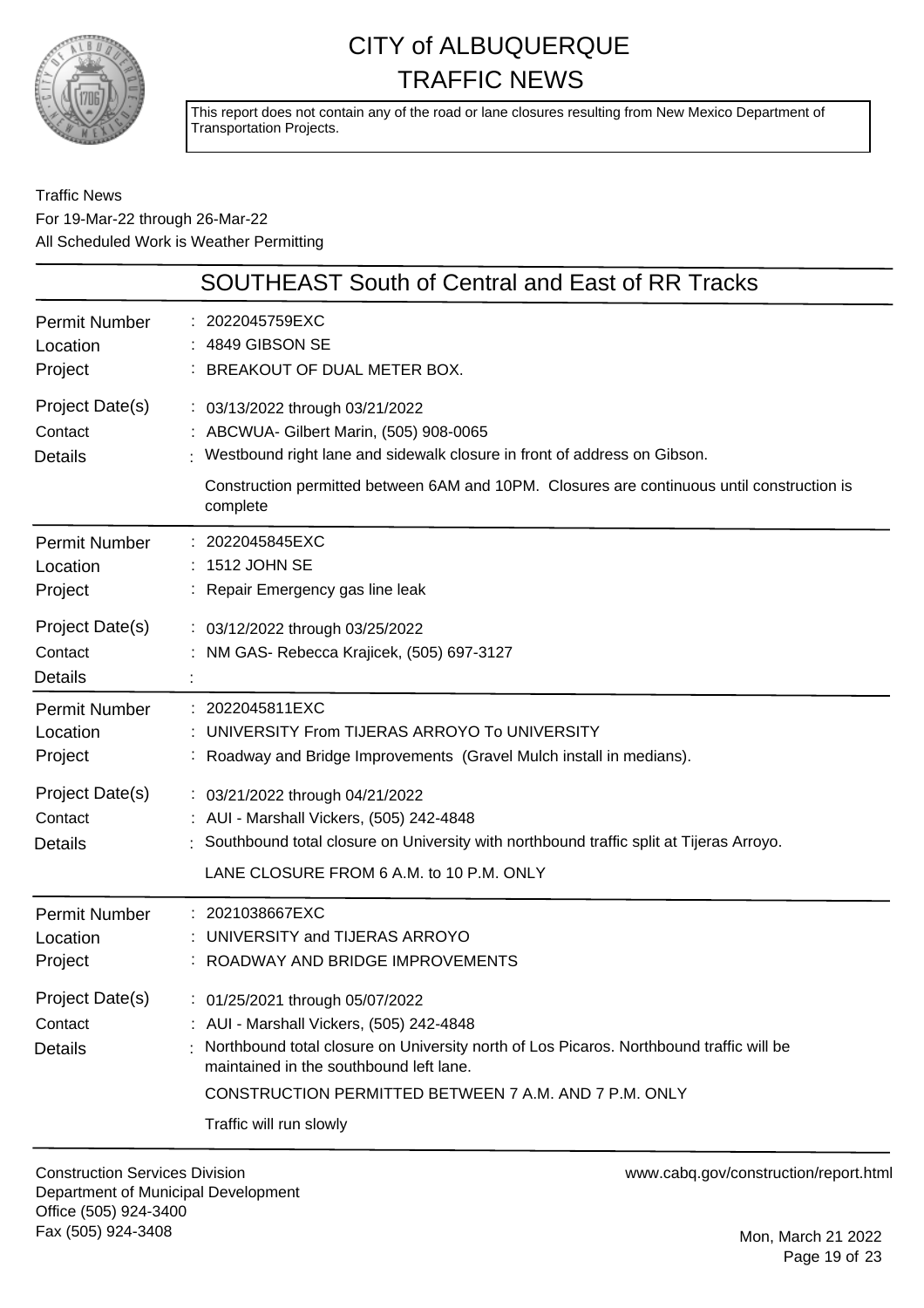

This report does not contain any of the road or lane closures resulting from New Mexico Department of Transportation Projects.

Traffic News For 19-Mar-22 through 26-Mar-22 All Scheduled Work is Weather Permitting

|                                              | <b>SOUTHWEST South of Central and West of RR Tracks</b>                                                                                                                                                                                                                                                                                            |
|----------------------------------------------|----------------------------------------------------------------------------------------------------------------------------------------------------------------------------------------------------------------------------------------------------------------------------------------------------------------------------------------------------|
| <b>Permit Number</b>                         | 2022045164EXC                                                                                                                                                                                                                                                                                                                                      |
| Location                                     | 118TH From CENOTE To CABRAL                                                                                                                                                                                                                                                                                                                        |
| Project                                      | BORE PLACEMENT OF FIBER.                                                                                                                                                                                                                                                                                                                           |
| Project Date(s)<br>Contact<br><b>Details</b> | : 02/23/2022 through 03/25/2022<br>: VOLT INC- Danny Padilla, (505) 573-4954<br>Sidewalk closure on following streets: Southbound Cabral, eastbound Gayle, Northbound 118th<br>St. between Gayle and Cenote, eastbound and westbound on Cenote, southbound Datum and<br>eastbound beaker.<br>CONSTRUCTION PERMITTED BETWEEN 7 A.M. AND 7 P.M. ONLY |
| <b>Permit Number</b>                         | : 2022045831EXC                                                                                                                                                                                                                                                                                                                                    |
| Location                                     | 2ND From SOUTHERN To 2ND                                                                                                                                                                                                                                                                                                                           |
| Project                                      | : Wilson will be replacing an anchor on an existing pole on Coors.                                                                                                                                                                                                                                                                                 |
| Project Date(s)<br>Contact<br>Details        | : 03/21/2022 through 03/22/2022<br>: WILSON CONSTRUCTION COMPANY - Russel Lacy, (503) 347-0435<br>Northbound total closure with two way traffic being maintained by flagging operation.<br>LANE CLOSURE FROM 9 A.M. TO 4 P.M. ONLY.<br>This traffic control setup includes a flagging operation, use caution and be prepared to stop.              |
| <b>Permit Number</b>                         | 2021043814EXC                                                                                                                                                                                                                                                                                                                                      |
| Location                                     | 2ND From PACIFIC To SANTA FE                                                                                                                                                                                                                                                                                                                       |
| Project                                      | New Paving and Raised Intersection of Pacific and Santa Fe, New Storm drain inlets, and                                                                                                                                                                                                                                                            |
| Project Date(s)                              | sidewalk and ADA Ramp Replacement- adding landscaping between Roadway and Sidewalk                                                                                                                                                                                                                                                                 |
| Contact                                      | : 01/03/2022 through 05/13/2022                                                                                                                                                                                                                                                                                                                    |
| <b>Details</b>                               | JAYNES Corp - Stetson Chandler, (505) 345-8591                                                                                                                                                                                                                                                                                                     |

Construction Services Division Department of Municipal Development Office (505) 924-3400 Fax (505) 924-3408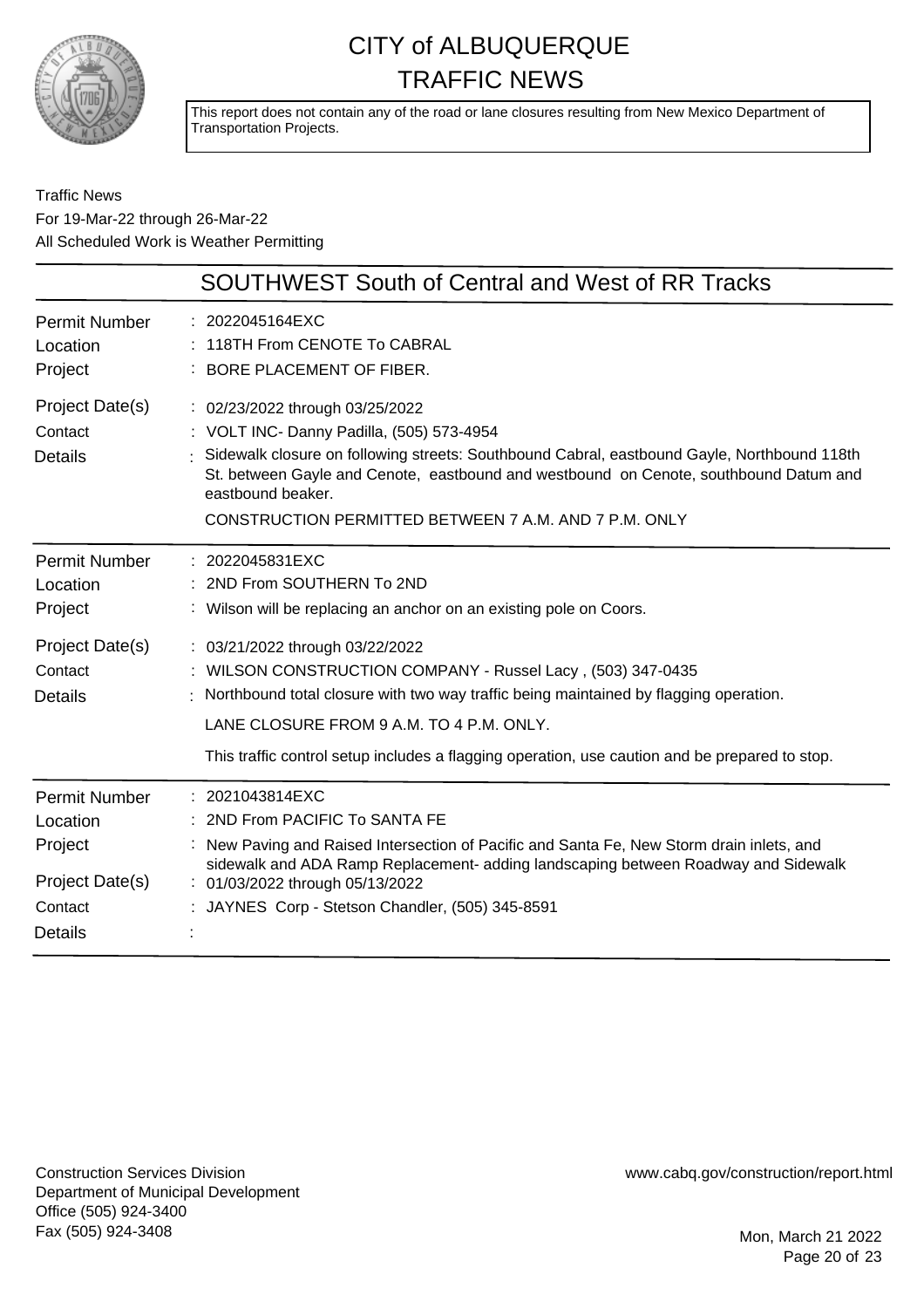

This report does not contain any of the road or lane closures resulting from New Mexico Department of Transportation Projects.

### Traffic News For 19-Mar-22 through 26-Mar-22 All Scheduled Work is Weather Permitting

|                                                                                             | SOUTHWEST South of Central and West of RR Tracks                                                                                                                                                                                                                                                                                                                                                                                                                                                                                           |
|---------------------------------------------------------------------------------------------|--------------------------------------------------------------------------------------------------------------------------------------------------------------------------------------------------------------------------------------------------------------------------------------------------------------------------------------------------------------------------------------------------------------------------------------------------------------------------------------------------------------------------------------------|
| <b>Permit Number</b><br>Location<br>Project                                                 | : 2022045862EXC<br>98TH From DE VARGAS To BENAVIDES<br>Sage Plaza Work Order - Install New Sidewalks, Curb Ramps, and Valley Gutters.                                                                                                                                                                                                                                                                                                                                                                                                      |
| Project Date(s)<br>Contact<br><b>Details</b>                                                | : 03/22/2022 through 04/22/2022<br>: CORNERSTONE CONTRACTOR'S LLC - ELOY M. NEVAREZ , (505) 385-7531<br>: Phase I (3/22 thru 4/1): Eastbound right lane, bike lane, and sidewalk closure on De Vargas Rd.<br>west of 98th St.<br>Phase II (4/4 thru 4/22): Southbound right lane and bike lane closure on 98th St. between De<br>Vargas Rd. and Benavides Rd.<br>Construction permitted between 6AM and 10PM. Closures are continuous until construction is<br>complete                                                                    |
| <b>Permit Number</b><br>Location<br>Project                                                 | : 2021043211EXC<br>: 2900 Arenal Rd SW<br>: Tom Tenorio Park at Arenal. Temporary one lane closure for turning trucks.                                                                                                                                                                                                                                                                                                                                                                                                                     |
| Project Date(s)<br>Contact<br><b>Details</b>                                                | : 09/30/2021 through 03/30/2022<br>: ENTERPRISE BUILDERS CORPORATION- Paul Mares, (505) 803-3604<br>: Eastbound lane closure with eastbound traffic being maintained in the center two way left turn<br>lane on Arenal at its intersection with Tom Tenerio Park access.<br>LANE CLOSURE FROM 7 A.M. to 10 P.M. ONLY                                                                                                                                                                                                                       |
| <b>Permit Number</b><br>Location<br>Project<br>Project Date(s)<br>Contact<br><b>Details</b> | : 2022045659EXC<br>: CENTRAL From 7TH To CENTRAL<br>: EMERGENCY. Customers are out of service. Need to run 400pr through existing conduit from<br>MH to MH. MH's are in the road. Possibly have to bore if conduits collapsed<br>: 03/10/2022 through 03/21/2022<br>: KELLY CABLE - Michael Chavez, (505) 350-1394<br>: Westbound parking lane and sidewalk closure on Central and Northbound parking lane and<br>sidewalk closure on 7th at the intersection of Central and 7th.<br>CONSTRUCTION PERMITTED BETWEEN 7 A.M. AND 7 P.M. ONLY |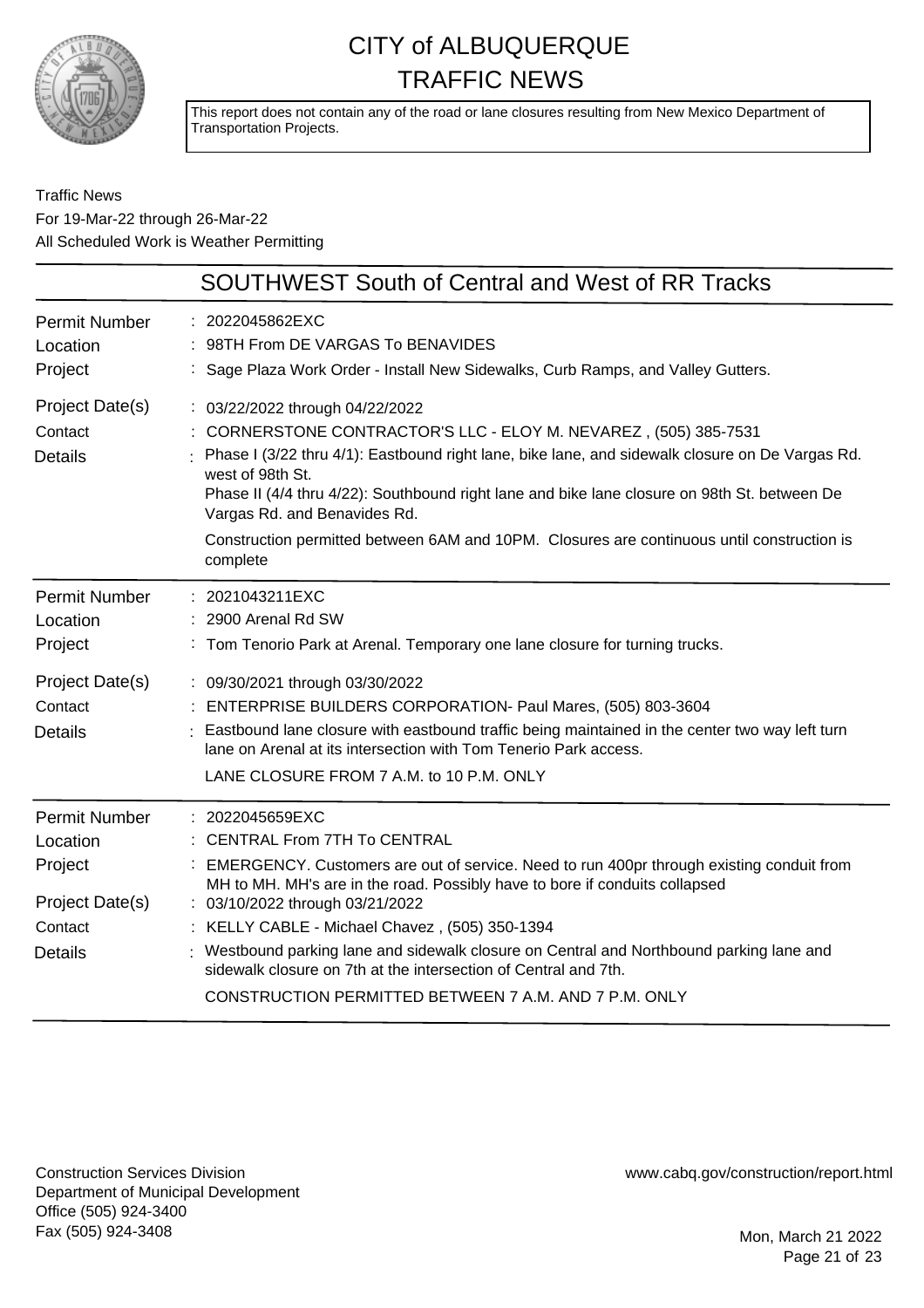

This report does not contain any of the road or lane closures resulting from New Mexico Department of Transportation Projects.

Traffic News For 19-Mar-22 through 26-Mar-22 All Scheduled Work is Weather Permitting

|                                                                                             | <b>SOUTHWEST South of Central and West of RR Tracks</b>                                                                                                                                                                                                                                                                                                                                                                                          |
|---------------------------------------------------------------------------------------------|--------------------------------------------------------------------------------------------------------------------------------------------------------------------------------------------------------------------------------------------------------------------------------------------------------------------------------------------------------------------------------------------------------------------------------------------------|
| <b>Permit Number</b><br>Location<br>Project                                                 | 2022045802EXC<br>CONNEMARA, TANAGER, TOWER<br>Bore on the Shoulder Connemara, Tanager, Tower Rd SW.                                                                                                                                                                                                                                                                                                                                              |
| Project Date(s)<br>Contact<br><b>Details</b>                                                | : 03/18/2022 through 04/19/2022<br>MEGACOMM - AMBERLY Encinias, (505) 615-0114<br>Phase 1: Westbound parking lane and sidewalk closure on Tower between Snow Vista Trail<br>and Tanager.<br>Phase 2: Southbound parking lane and sidewalk closure on Tanager between Tower and<br>Connemera.<br>Construction permitted between 6AM and 10PM. Closures are continuous until construction is<br>complete                                           |
| <b>Permit Number</b><br>Location<br>Project<br>Project Date(s)<br>Contact<br><b>Details</b> | : 2022045748EXC<br>500 GOLD AVE SW<br>: Valve Repair<br>: 03/11/2022 through 03/25/2022<br>: ABCWUA - Barney Baca, (505) 459-0986<br>: Total westbound closure of Gold Ave between 5th St. and 6th St.                                                                                                                                                                                                                                           |
|                                                                                             | Construction permitted between 6AM and 10PM. Closures are continuous until construction is<br>complete                                                                                                                                                                                                                                                                                                                                           |
| <b>Permit Number</b><br>Location<br>Project                                                 | : 2022045744EXC<br>OLD COORS And BRIDGE<br>: Install Final Intersection Markings and Striping                                                                                                                                                                                                                                                                                                                                                    |
| Project Date(s)<br>Contact<br><b>Details</b>                                                | : 03/16/2022 through 04/29/2022<br>: AUI- Corey Bond, (505) 966-6387<br>: Westbound closure of Bridge Blvd at Old Coors Dr. East/west traffic will be maintained in the<br>eastbound lanes. North and southbound outside lane closures on Old Coors Rd. at Bridge<br>Blvd. North/south traffic will be maintained in the inside lanes.<br>Construction permitted between 6AM and 10PM. Closures are continuous until construction is<br>complete |